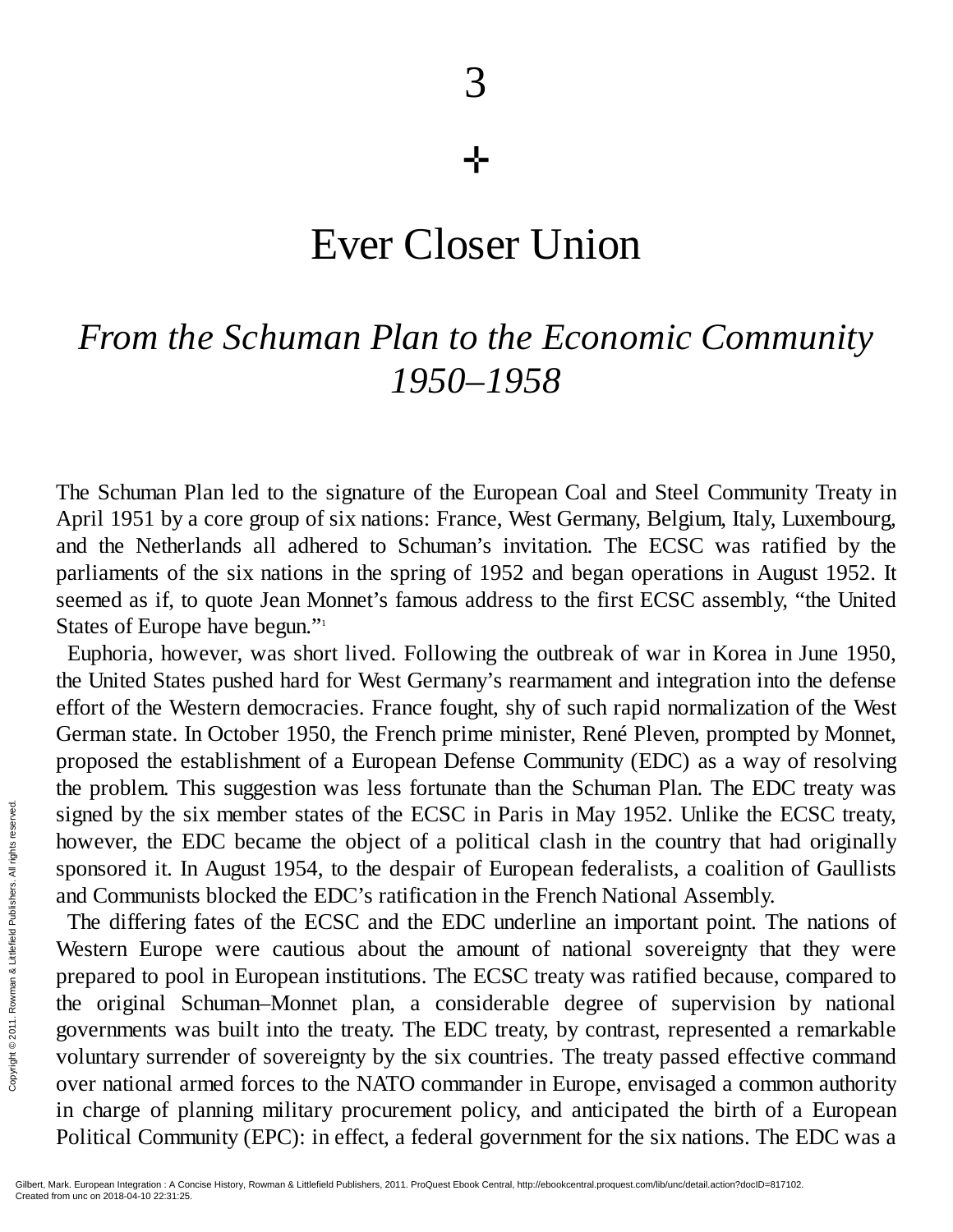bridge too far—and not only for the French. What its failure taught European governments was that integration was easier in the economic sphere than in those areas, such as defense and foreign affairs, that went to the heart of national sovereignty, and that even within the economic sphere, national governments were not going to leave supranational institutions to operate unsupervised.

The treaty establishing the European Economic Community (EEC), signed in Rome in March 1957, reflected this lesson. The EEC treaty built upon the liberalization of trade launched at the beginning of the 1950s by the creation, under the auspices of the OEEC, of the European Payments Union (EPU), by setting up a customs union. The economic area thus created was to be governed, for the most part, through institutionally enshrined interstate negotiations. Nevertheless, the EEC treaty was broadcast as a new step in a process that would lead to "ever closer union" and eventually to "political union," a phrase whose meaning would remain hazy, or at any rate contested, for the next fifty years.

Statesmen doubtless believed their own rhetoric. Academic theorists might have been expected to keep a cooler head. Instead, the "functionalist" school of international relations, whose leading figure was the American scholar Ernst Haas, discerned an irreversible trend toward greater political integration among the countries of Western Europe. As Europe's institutions began to influence daily economic life across The Six, Haas argued, a process of "spillover" would occur: Community institutions would substitute national institutions as the point of reference for political action, and the nation-states would—it is tempting to say wither away.

This teleological interpretation of European integration has influenced scholarly interpretations of European integration ever since, although, with hindsight, it is as much a 1950s period piece as automobiles with fins or the hula hoop. The member states had no intention of giving up their prerogatives—but were genuinely minded to cooperate with one another, for very good, mostly economic, reasons. In the 1950s, taking full advantage of the benign American attitude to their endeavors, they tentatively experimented with different forms of cooperation, some of which found favor, others of which did not.

## **THE COAL AND STEEL COMMUNITY**

The treaty instituting the ECSC was signed in Paris on April 18, 1951, after an acrimonious negotiation. Even after the treaty was signed, the wrangling continued. The decision over where to base the High Authority was particularly fierce. Liège, Strasbourg, Saarbrücken, and Turin were all mooted. Luxembourg, 80 percent of whose economic production was derived from its coal and steel industries, was the compromise eventually arrived at in a July 1951 meeting of The Six's foreign ministers. It was during this meeting that Konrad Adenauer was overheard by journalists to mutter "poor Europe, poor Europe" as he stalked out of the talks for a reviving cup of coffee. <sup>2</sup> The pattern for all future negotiations involving a significant reduction of national prerogatives had been set. Example the direct Mark. European Integration : A Content Created from unc on 2018-04-10 22:31:25.<br>
Created from unc on 2018-04-10 22:31:25.<br>
Created from unc on 2018-04-10 22:31:25.<br>
Created from unc on 2018-04-10 22:31:

The preamble to the ECSC treaty expressed lofty sentiments in striking contrast to the jockeying for national advantage that characterized negotiations both before and after the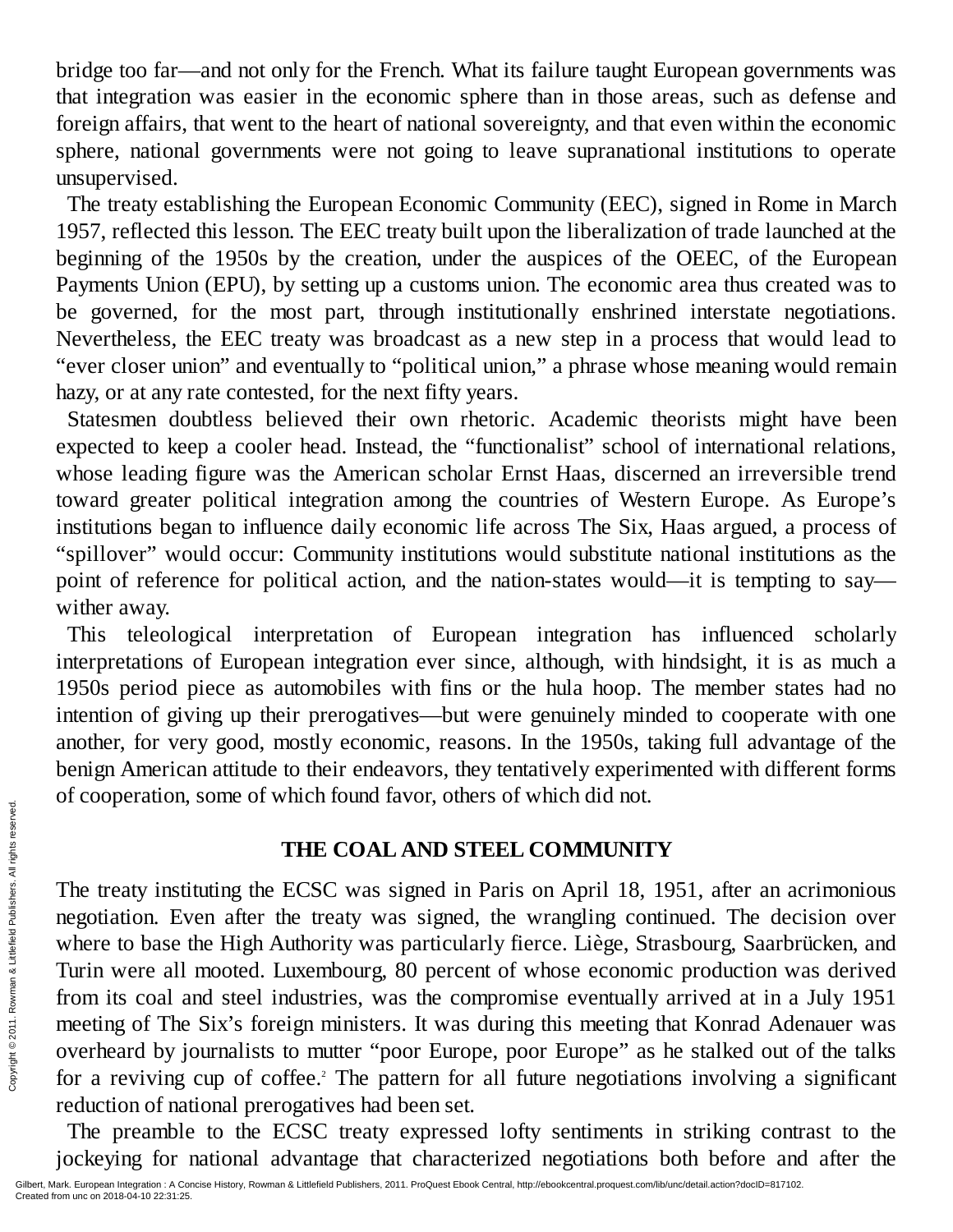ratification of the treaty. The "High Contracting Parties" recognized that "Europe can be built only through practical achievements which will first of all create real solidarity and through the establishment of common bases for economic development" and hence resolved to "substitute for age-old rivalries the merging of their essential interests." Their intention was to create "the basis for a broader and deeper community among peoples long divided by bloody conflicts and to lay the foundations for institutions which will give a direction to a destiny henceforth shared."

The economic philosophy of the new organization recalled the proposals made by the economic subcommittee of the Congress of Europe. The ECSC was intended to ensure the twin goals of economic liberalism and social solidarity. On the one hand, the ECSC was an effort to prevent protectionist cartels in the coal and steel industries; on the other hand, it was a planning body charged with softening the social costs of modernizing the industries.

The treaty defined the ECSC's tasks, among other things, as ensuring a steady supply of coal and steel to the market, guaranteeing equality of access to the sources of production for all consumers, monitoring prices, providing a climate that would encourage companies to expand and improve production, and promoting "improved working conditions and an improved standard of living for the workers in each of the industries for which it is responsible." More generally, it was to "promote the orderly expansion and modernization of production, and the improvement in quality, with no protection against competing industries that is not justified by improper action on their part or in their favor." Article 4 of the treaty specifically banned import and export duties, quantitative restrictions, discriminatory deals, state subsidies, and market-sharing deals between companies.

The most distinctive institution of the new Community was the High Authority. Consisting of nine members, it was "responsible for initiating and framing most of the measures needed to administer the common market." <sup>3</sup> Eight of these nine members were nominated by governments (France and Germany choosing two, the other four countries nominating one); the ninth member was selected by the eight nominees. All members served six-year terms and elected a president and two vice presidents from among their own number. The first president, unsurprisingly, was Jean Monnet; his two deputies were the German Christian Democrat Franz Etzel and the Belgian Albert Coppé, who became one of Monnet's most steadfast supporters. <sup>4</sup> The treaty bound the nine members of the Authority to "exercise their functions in complete independence, in the general interest of the Community. In the fulfillment of their duties, they shall neither solicit nor accept instructions from any government or any organization. They will abstain from all conduct incompatible with the supranational character of their functions."

Monnet's favorite way of disparaging an institution was to compare it to the OEEC, which he regarded as a byword for futility. <sup>5</sup>The High Authority that emerged from the ECSC treaty was, by contrast with the OEEC Secretariat, a body with far-reaching independent powers. It could impose fines upon firms that defied its decisions or recommendations; it could facilitate investment by floating loans on the capital markets and then relending the money for investment purposes; it could soften the social costs of industrial modernization by financing vocational retraining, resettlement programs, and "tide over" allowances to workers; during times of Example 12:32:31:25.<br>
Belgian Albert<br>
in the general is colicit nor acce<br>
all conduct incore<br>
all conduct incore<br>
all conduct incore<br>
moment's favo<br>
regarded as a b<br>
by contrast with<br>
impose fines uncessament by f<br>
purpos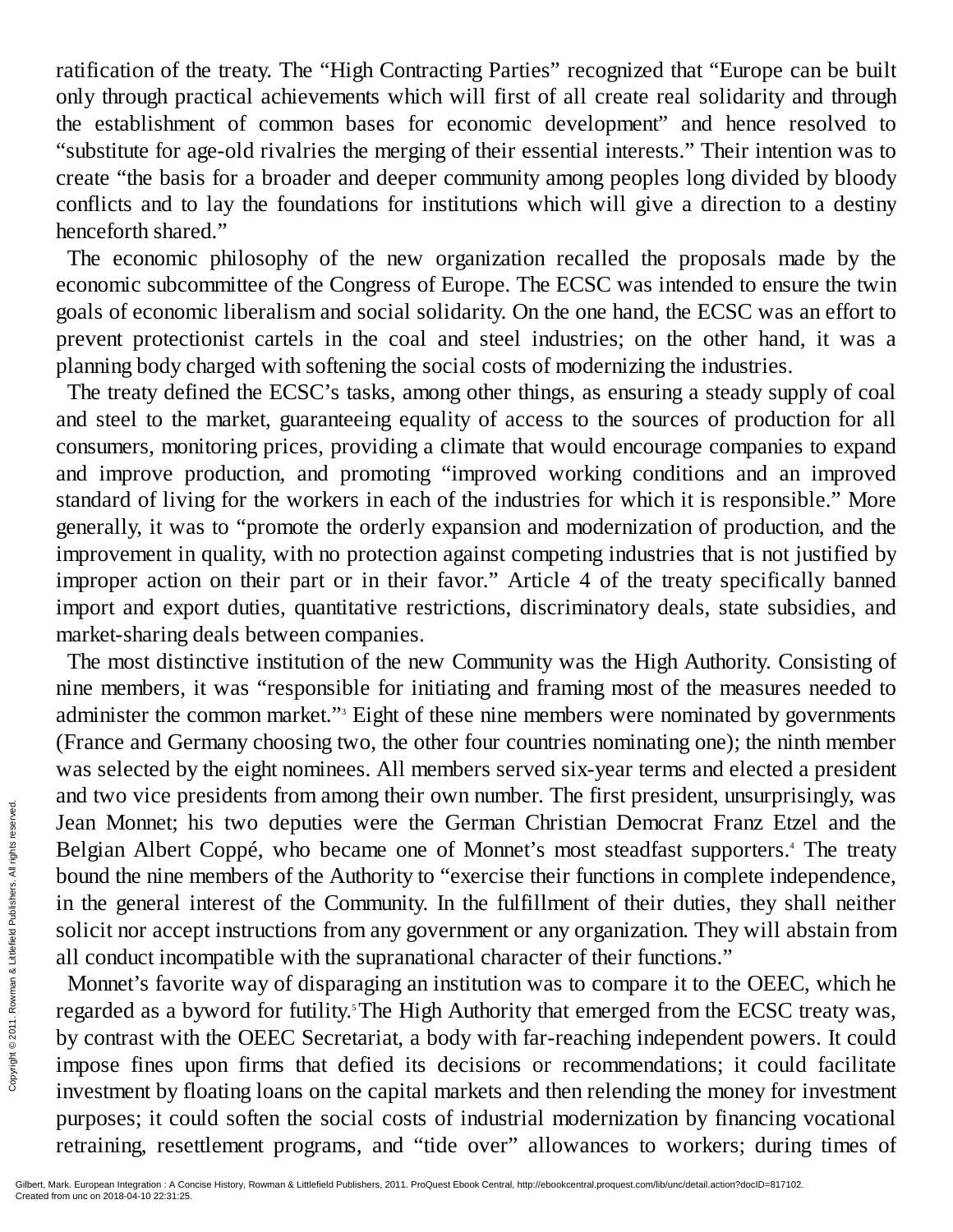"manifest crisis," it was free to set production quotas in order to prop up demand. In addition to these wide-ranging powers, the High Authority held a broad antitrust brief and was charged with protecting the common market from anticompetitive mergers, pricing policies, or wage reductions. A Consultative Committee of fifty leading producers, trade unionists, and consumers dispensed advice to the High Authority whenever it asked for it.

There were three principal checks on the High Authority's powers. The Authority's actions and decisions were second-guessed in many areas by the Council of Ministers, which was given the task of harmonizing "the action of the High Authority and that of the governments, which are responsible for the general economic policies of their countries." The Council's approval was necessary for a broad range of policy actions by the High Authority, especially labor issues, transport, and the sale of coal and steel products. The Council was given a limited power to set the High Authority's agenda and exercised a tight control over its budget. The Council, at which the national governments were usually represented by their economics or industry ministers, thus became a powerful de facto legislature able to block (though not amend) the High Authority's initiatives.

The second political check on the High Authority was the Assembly, which consisted of seventy-eight "representatives of the peoples of the States" drawn from national parliaments. The Assembly's powers were "supervisory." It had no legislative function. The Assembly was able to demand oral or written replies from members of the High Authority and possessed the power, under article 24 of the treaty, to censure the High Authority's annual report. In the event of such a motion of censure being passed by a two-thirds majority of votes cast, the High Authority was obliged to resign en bloc. The Assembly was also able to intervene in the budget process. The budget was funded by a levy not exceeding 1 percent on the "average value" of production within the Community, although only under Monnet's presidency (1952– 1955) did it come close to raising and spending such a portion of the industries' income.

The third checking institution was the Court of Justice. The Court was originally composed of seven judges appointed by the governments of the member states for a period of six years. The treaty was explicit in stating that the judges should be people "whose independence is beyond doubt." The Court's powers were very precisely detailed in article 33 of the treaty:

The Court shall have jurisdiction in actions brought by a Member State or by the Council to have decisions or recommendations of the High Authority declared void on grounds of lack of legal competence, major violations of procedure, violations of this Treaty or of any rule of law relating to its application, or abuse of power.

The Court, in other words, was to be a watchdog over the High Authority. Within the Community, its word was law. But its power was unidirectional: firms, citizens, and the High Authority itself could not have recourse to the Court to have national law or administrative directives declared invalid. Despite this caveat, the Court was soon busy and settled several important complaints against the High Authority within the first few years of the ECSC's life. 6 Created from unc on 2018-04-10 22:31:25.<br>
Created from unc on 2018-04-10 22:31:25.<br>
Created from unc on 2018-04-10 22:31:25.<br>
Created from unc on 2018-04-10 22:31:25.<br>
Created from unc on 2018-04-10 22:31:25.<br>
Created fro

The novelty of the ECSC treaty was indisputable. Instead of national governments making decisions in the short-term interest of their domestic industries, with little or no thought for the knock-on effects over their borders, the six member states had delegated executive powers to an independent authority. The states were merely reserving to themselves a circumscribed right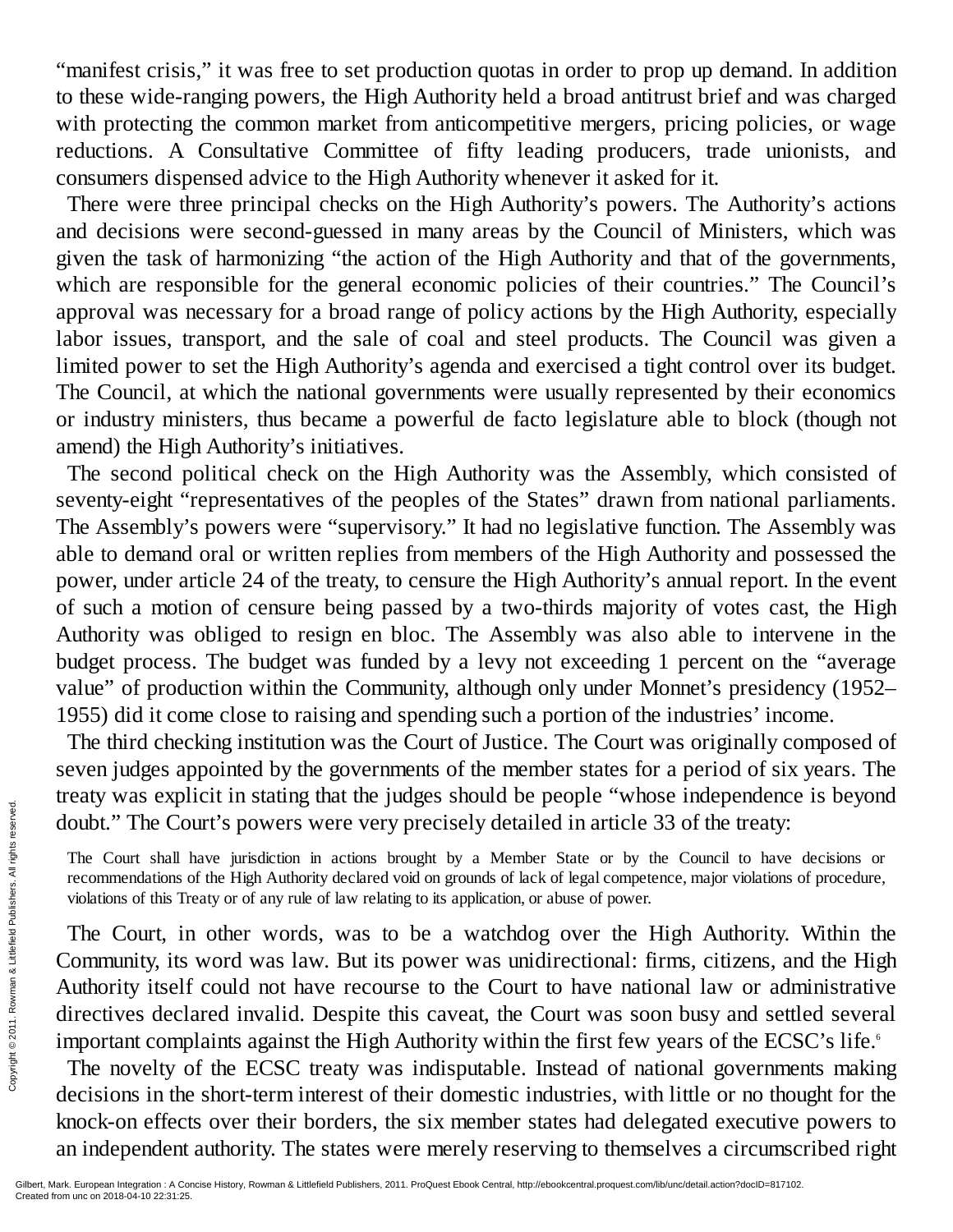of veto over the High Authority's decisions and the right to ask for judicial review of the Authority's actions. The egoism of nation-states was to be substituted, in the economic sphere at least, with enlightened planning in a specially created institutional forum. It was this commitment to internationalist principle, not the actual experience of the Community in its first few years of existence, which guaranteed the ECSC the laudatory reception it enjoyed in the halls of academe, especially in the United States. 7

The truth is more prosaic. If one looks at the activities of the ECSC between February 1953 (when the common market in coal was instituted) and February 1958 (the end of the five-year "transitional period" during which all market-deforming practices were supposed to be eliminated), one sees that the Community played a useful, though limited, role in enabling the six member states to wrestle with the social and economic problems presented by two industries of great importance. The High Authority, which Monnet presided over until 1955 when he resigned and was substituted by the senior French politician René Mayer, propped up high-cost Belgian mining areas until 1958 by imposing an equalizing levy on the sales of cheaper German and Dutch coal (but still took the blame when the mines eventually had to be rationalized) and made notable attempts to inject a degree of competition into the market for coal purchasing, a politically sensitive question. It also successfully managed to obtain a generous loan from the American government and to float other loans on the American capital markets. These loans were then used for investment purposes, although the amount of ECSC investment was only a small fraction of private investment in the same period. Overall, steel production rose by over 40 percent during the transitional period, and trade in steel products and scrap also increased greatly. These last successes, however, owe more to the general rapid expansion of the European economy in these years than to the activities of the ECSC.

On the other hand, the market for coal and steel products was still anything but free in 1958. The High Authority rapidly discovered that it could not establish a common market by decree. Italy's domestic market in steel was still highly protected (Italy having won a five-year exemption in a protocol to the original treaty), and governments possessed an array of devices —currency devaluation, sales taxes, rebates, and subsidies of all kinds—that enabled them to advantage domestic producers. <sup>8</sup> Governments defended national champions tenaciously. The French national coal import agency, for instance, which restricted permits to a handful of dealers purchasing large quantities of coal and coke, was defended tooth and nail by the French government before the Court of Justice and in 1958 still had its powers intact. Overall, as the transitional period wore on, the High Authority became more and more reluctant to take initiatives without the prior approval of the Council of Ministers. The worsening situation of the coal industry, which was in decline as industry increasingly switched to oil, posed severe social problems that the High Authority had neither the financial resources nor the will to handle on its own. 9 Example and the strengthening and the strengthening  $\frac{1}{2}$  and  $\frac{1}{2}$  are the transition initiatives with the coal industre social problem handle on its over all reserved from the ECSC, to the rehabilitatives reserv

#### **THE DEFENSE COMMUNITY**

Like the ECSC, the European Defense Community (EDC) began life as a French improvisation to the rehabilitation of West Germany. The Bundesrepublik was founded in August 1949, but it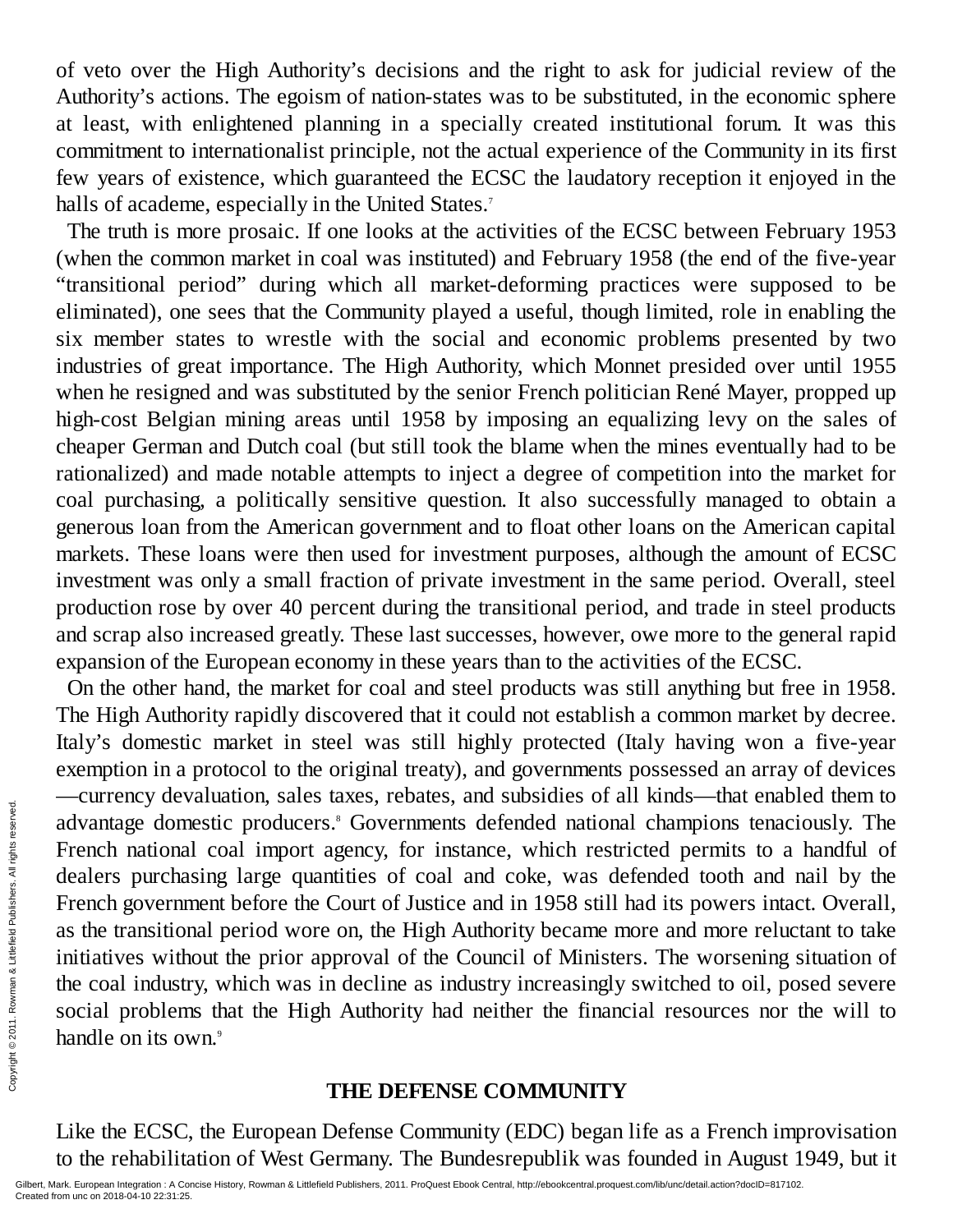remained under the tutelage of the so-called High Commission for Germany. This body's task was to keep vigil over the actions of the new German government. West Germany was denied the right to maintain armed forces, could not join NATO or the Brussels Pact, and was excluded from the United Nations. France was willing to remove Germany's pariah status in economic matters, but defense issues were altogether more sensitive for the French government, which had to be mindful of the French Communist Party's capacity to stir up mischief among public opinion on such a delicate subject. Nevertheless, if one assumed—and both French and American policymakers did—that the Soviet Union's intentions were aggressive, then West Germany's strategic importance was undeniable. The Soviet Union had superior ground forces and was in a position to strike across the north German plain at a moment's notice. This mattered less while the United States possessed a nuclear monopoly, but after the USSR exploded its first A-bomb in the summer of 1949, the West's front line effectively became the Rhine. U.S. policymakers decided that the only logical course of action was to rearm Germany as fast as possible.<sup>10</sup>

The United States was unwilling to press the French too hard to accept German rearmament until June 1950, when North Korea invaded its southern neighbor. The similarity of Korea to Germany—a country divided between communist and pro-American halves—could not but arouse alarm in the NATO countries. The invasion seemed like a prelude to an attack in Europe. In September 1950, at a meeting of the NATO foreign ministers, the United States committed itself to sending six fully equipped divisions to Europe, but asked its European allies, as a quid pro quo, to drop opposition to the militarization of West Germany. The French government, stuck, turned to Monnet for help. Monnet reverted to a tried (though not yet tested) formula: a European Community for defense matters similar to the one then under negotiation for coal and steel. Instead of Schuman, the spokesman for Monnet's ideas was, this time, the prime minister, René Pleven.

The Pleven Plan was announced on October 24, 1950. The plan envisaged the creation of a European Ministry of Defense responsible to an assembly and to a council of national defense ministers. The Ministry of Defense was to organize defense administration (procurement, planning, links with the war industries), not strategic questions; all national governments except West Germany were to retain independent military forces. Germans would, however, have participated in so-called integrated units, though not at more than battalion strength.

American policymakers initially reacted with "consternation and despair" to the Pleven Plan. General Dwight D. Eisenhower said that it contained "every kind of obstacle, difficulty and fantastic notion that misguided humans could put into one package."<sup>11</sup>Naturally, as president, he later became one of the Defense Community's most passionate defenders, although, in fairness, the Pleven Plan had been redesigned by then.

The process of redesign began in Paris between January and July 1951 when delegations from all the ECSC countries except the Netherlands (which, along with Britain, Canada, Denmark, and Portugal, sent observers) agreed to create a European Authority for defense questions. Adenauer, however, insisted that West Germany should participate on the same basis as everybody else and that the Occupation Statute, which gave the High Commission its Example 1.1 The process of the Pleven Plan<br>  $\frac{1}{2}$   $\frac{1}{2}$   $\frac{1}{2}$   $\frac{1}{2}$   $\frac{1}{2}$   $\frac{1}{2}$   $\frac{1}{2}$   $\frac{1}{2}$   $\frac{1}{2}$   $\frac{1}{2}$   $\frac{1}{2}$   $\frac{1}{2}$   $\frac{1}{2}$   $\frac{1}{2}$   $\frac{1}{2}$   $\frac{1}{2}$   $\frac{1}{2}$   $\frac{1}{2$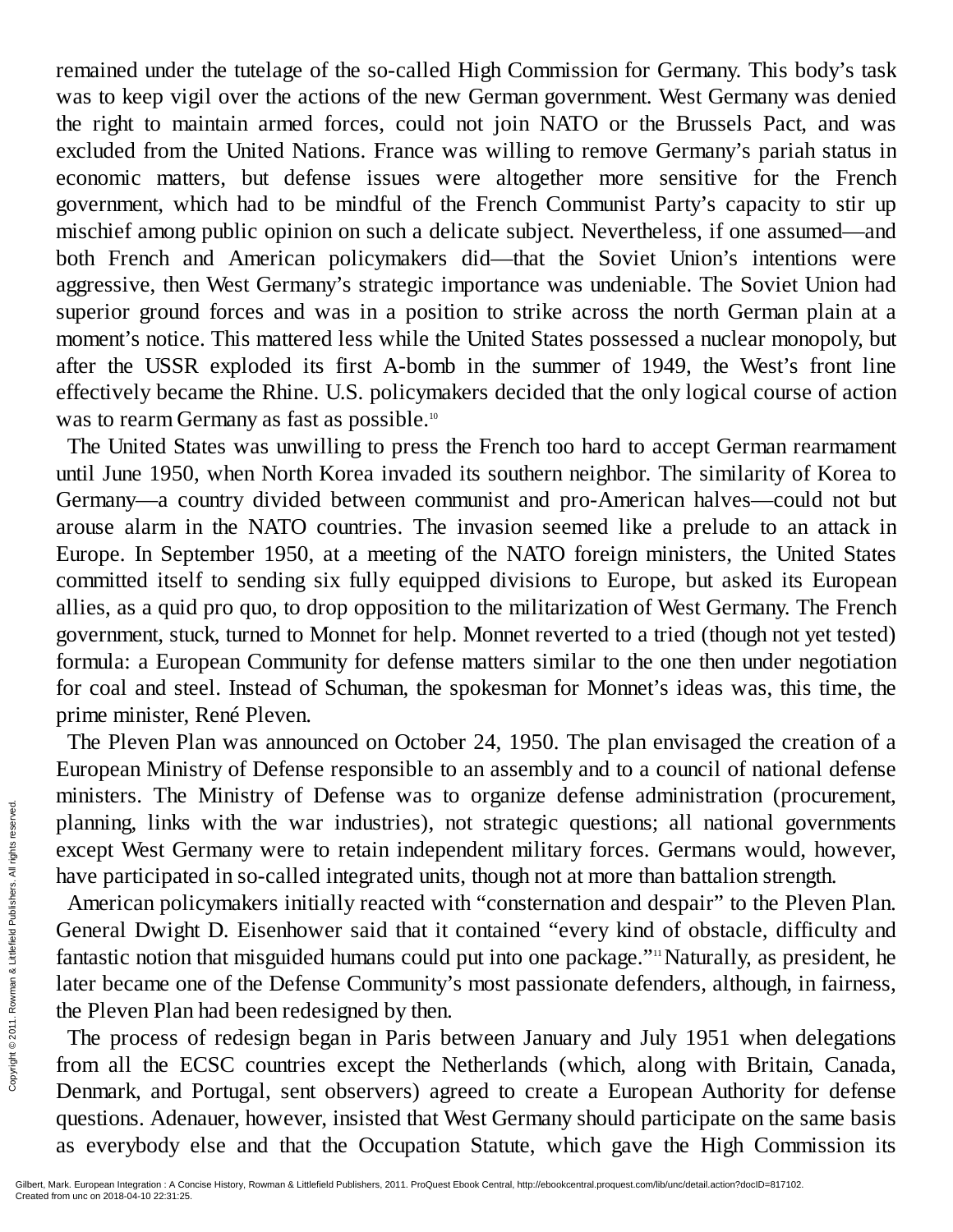supervisory authority, should be scrapped. The Americans, in the meantime, had been convinced by Monnet's personal diplomacy to back the scheme. They insisted on explicit guarantees that the new Community would be subject to NATO at the operational level. Britain, which was governed by the Conservatives from the autumn of 1951, never thought of entering the Community.<sup>12</sup>

Between the autumn of 1951 and the spring of 1952, two separate negotiations to abolish the Occupation Statute and to create the Defense Community were conducted. At a meeting of NATO foreign ministers at Lisbon in January 1952, France finally dropped her opposition to the formation of a German army. It was agreed that the Community would place forty-three divisions of approximately thirteen thousand men each at NATO's disposal, of which Bonn would contribute twelve. Despite a determined effort to block the creation of a European army by the USSR, which proposed the neutralization of Germany in a diplomatic note on March 10, 1952, the treaty establishing the European Defense Community was signed by the six ECSC nations (the Netherlands had chosen to participate) in Paris on May 25, 1952; the Occupation Statute was ended, subject to the ratification of the EDC treaty, in Bonn the following day.

The EDC treaty represented the largest single cession of sovereignty made by the countries of Western Europe until the Treaty on European Union in 1992 (see chapter 7). Sovereignty over defense policy was surrendered on the one hand to the EDC, which was described as "supranational in character, comprising common institutions, common armed forces [article 15 specified that they would wear a common uniform] and a common budget," and on the other hand to the United States, which under the treaty would have taken over the day-to-day control of all armed forces within the European theater of war. Article 18 of the treaty stated that "the competent supreme commander responsible to NATO [who was perforce an American] shall .

. . be empowered to satisfy that the European Defense Forces are organized, equipped, trained and prepared for their duties in a satisfactory manner." Member states could "recruit and maintain" independent of the EDC only armed forces that were destined for "a serious emergency affecting a non-European territory for which a member state assumes responsibilities of defense" or else were intended for the maintenance of "internal order" (i.e., French gendarmes or Italian carabinieri). Deployment outside Europe, the treaty stressed, must not affect any nation's contribution to the common defense effort.

The Defense Community was given basically the same institutional structure as the ECSC. A nine-member "Commissariat" was to act as the Community's executive and was to report to an Assembly and a Council of Ministers. There was, however, no figure corresponding to the president of the ECSC High Authority, since such an office would have been tantamount to creating a minister for European defense. The Council, too, was stronger than its ECSC equivalent (the Commissariat could not make decisions or make recommendations without its consent) and would inevitably have become the Community's dominant decision-making force. This institutional structure was, however, specifically stated to be "provisional" in character. Article 38 of the treaty, inserted at Italian insistence, asserted that the EDC was only a prelude to the establishment of "a subsequent federal or confederate structure."<sup>13</sup> In August 1952, the Assembly of the ECSC began drawing up a blueprint for a European Political Community Experimentation in the Unit<br>
French gendarm<br>
The Defense (<br>
nine-member "(<br>
Assembly and<br>
president of the<br>
creating a min<br>
equivalent (the<br>
consent) and we have the conserved from the establish<br>
Assembly of th<br>
Gilbert,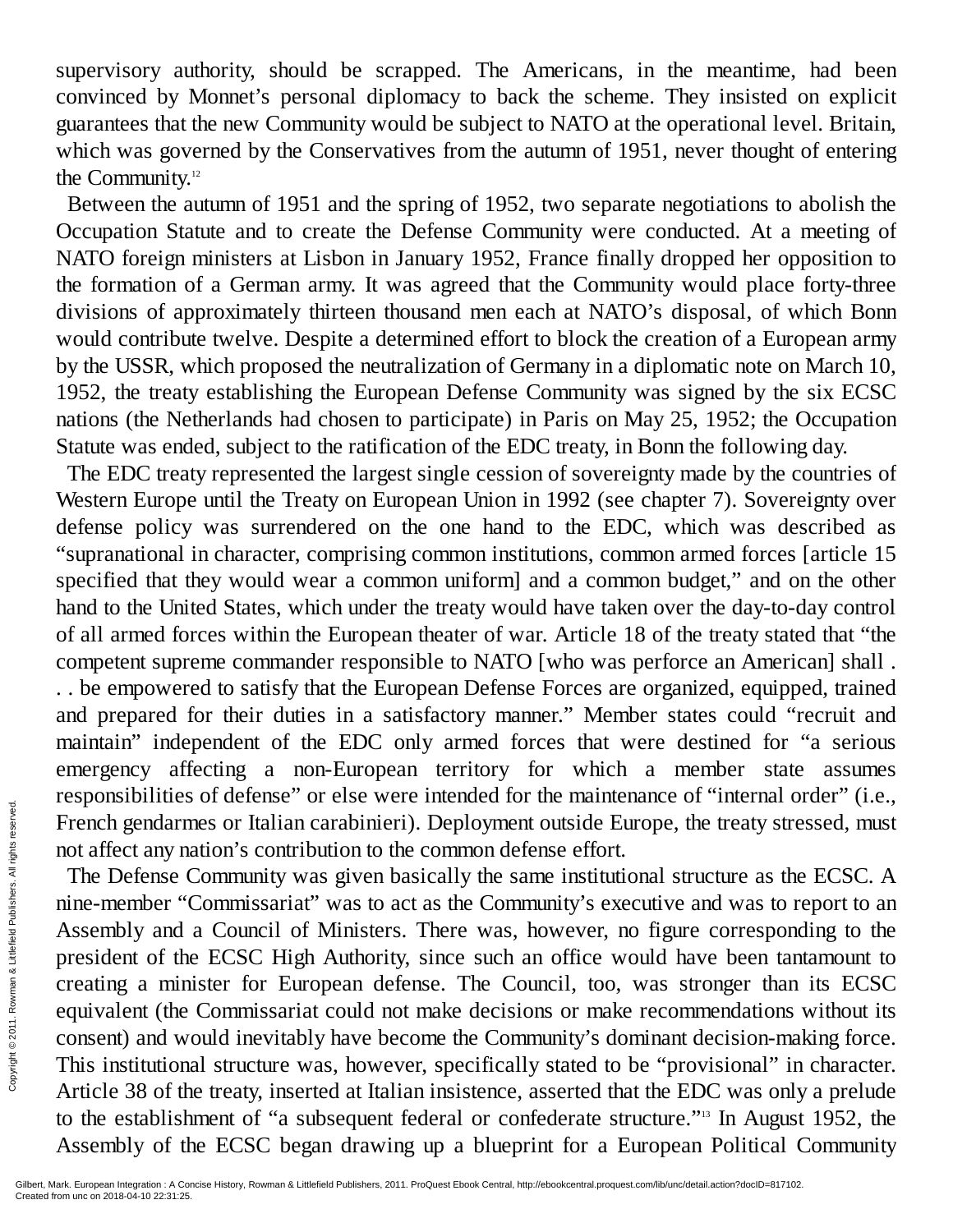(EPC) that would have coordinated the foreign policies of the member states and would have gradually absorbed the functions of the ECSC and the EDC.

By March 1953, the Assembly had completed this job. The EPC was to have consisted of a bicameral Parliament, an Executive Council, a Council of Ministers, and an empowered Court of Justice. The Parliament was to have been composed of a Chamber of Peoples (a directly elected assembly) and a Senate, which would have been drawn from the national parliaments. The Senate would have had the key power of nominating, in a secret ballot, the president of the Executive Council. The president would then have had a free hand to choose a cabinet of ministers. The Executive Council would then have become the federal government of the Community. All its major decisions, however, to be promulgated as law, would have had to be submitted and approved by a simple majority of the Chamber of Peoples and the Senate. The Court of Justice would have provided the nation-states with judicial review of the constitutionality of the EPC's laws. 14

The boldness of this vision testifies to the mind-set of the European federalists at this time. In their view, the challenge of organizing a common defense for Europe and planning Europe's economy necessitated "a great 'contractualist' effort to overcome the gradual and sectoral character of European integration in order to arrive at the political union of Western Europe." 15 Even though the member states, in a series of meetings between their foreign ministers, immediately tinkered with the Assembly's proposals in order to strengthen the role of the member states, it remains true that the EPC was a bold expression of the federalist ideal.

Washington was delighted with these developments. Both Eisenhower, who became president in January 1953, and Secretary of State John Foster Dulles were committed supporters of European unification. <sup>16</sup> Dulles, moreover, was more willing than Acheson to prod the Europeans. Between 1949 and 1952, the United States had committed \$12 billion in military and civil aid to Europe and had placed procurement contracts worth hundreds of millions more. <sup>17</sup> Dulles thought that it was time that the United States was paid back by concrete steps toward political unity.

The process of ratification met opposition in France. Getting the treaty through the National Assembly, where there was strong Gaullist (the supporters of the Free French war leader, Charles de Gaulle) and Communist opposition, and much anti-German feeling, required strong leadership. But this was in short supply. Between May 1952 and May 1954, when the army protecting France's colonial holdings in Indochina was humbled by the Vietnamese at the battle of Dien Bien Phu, France had three premiers (Antoine Pinay, René Mayer, and Joseph Laniel) who preferred to postpone ratification of the EDC treaty. French procrastination eventually caused the Eisenhower administration to lose patience. In December 1953, Dulles warned that the United States would have to undertake an "agonizing reappraisal" of its defense commitments if France did not pass the EDC treaty. 18 The process estably, whe<br>
Leadership. But<br>
protecting Fran<br>
of Dien Bien Pl<br>
who preferred<br>
caused the Eise<br>
the United Sta<br>
commitments if<br>
Matters were<br>
Mouvement Rép<br>
Pierre Mendès<br>
"the strongest p<br>
Gilbert, Mark. Euro

Matters were complicated by the French defeat in Vietnam, which drove the pro-European Mouvement Républicain Populaire (MRP) from power in Paris and led to the austere figure of Pierre Mendès-France becoming prime minister. Aside from de Gaulle, Mendès-France was "the strongest political personality to have emerged in France since the war." <sup>19</sup> Mendès-France,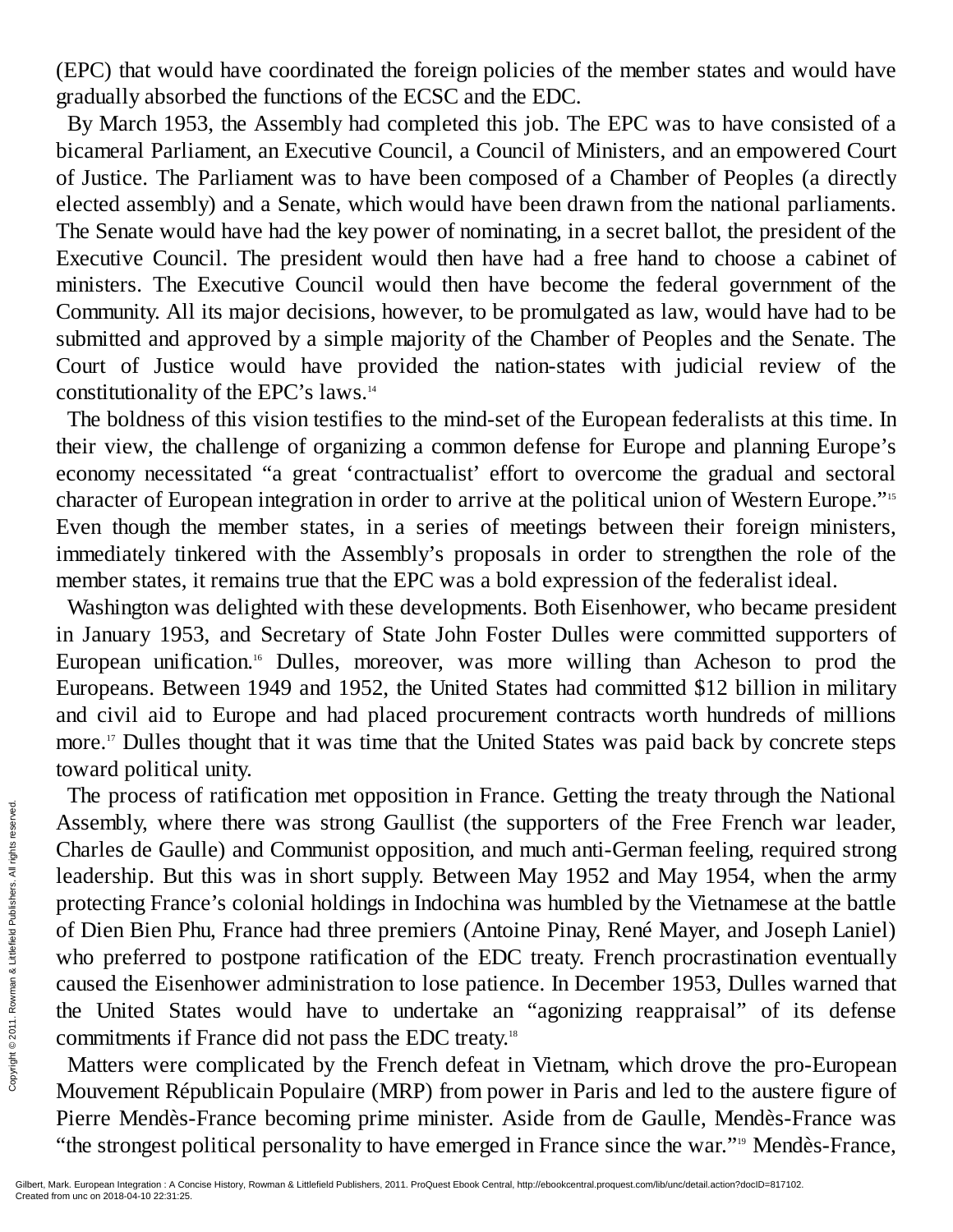moreover, was suspected in Washington of being a Cold War neutral. Dulles nevertheless was determined to put the case for immediate ratification of the EDC treaty as strongly as he could. On July 13, 1954, he visited Paris, where he bluntly told the French premier that the United States could always opt to defend the European periphery (Britain, Spain, Greece, Turkey) and leave France to face the USSR on her own. Mendès-France responded that the National Assembly would never pass the treaty in its then form. Rejection would be a propaganda disaster. It was better to amend the treaty in order to win over undecided members of the National Assembly.<sup>20</sup>

Mendès-France put forward a list of amendments to a meeting of the EDC powers in Brussels on August 19, 1954. Among other things, he proposed introducing an eight-year national veto over the Board of Commissioners' actions; asked that article 38 (authorizing the EPC) be deleted; and requested the right to withdraw from the treaty if Germany were reunited. These amendments infuriated France's partners, especially West Germany, where the government was under pressure to get results from its controversial policy of Westpolitik (as Adenauer's opening to the French since 1950 was known). The German foreign minister Walter Hallstein vented his feelings at the French move by saying, "Mendès has just presented us with the corpse of Europe."21

Mendès-France eventually allowed the unamended EDC treaty to be debated in the National Assembly at the end of August 1954. It was rejected by 319 votes to 264 after a debate whose chauvinism shocked free Europe. Opponents of the treaty used four main arguments. First, they feared that France would be swallowed up in a European superstate if they voted for the treaty. Edouard Herriot, who had been the patron of the French Council for a United Europe and had attended the Congress of Europe in 1948, proclaimed that "for us the European Community is the end of France . . . it is a question of the life and death of France." The treaty was held to be the work of a handful of technocrats (de Gaulle had darkly called Monnet "the inspirer" in a November 1953 press conference and had condemned the EDC treaty for good measure as "an artificial monster" and a "Frankenstein") who were working behind the scenes to reduce France's independence.<sup>22</sup> Second, French legislators worried that the proposed European army would rapidly be Germanized. Distrust of German motives was voiced openly. Third, many deputies thought that the treaty would cut France off from the French Union, as its empire in Africa was now renamed. Fourth, national pride was a major factor. Britain had not signed the EDC treaty, and the United States did not seem to expect her to. France should not lower herself to the level of what one deputy called "two defeated and three tiny countries" if Britain and America did not do the same. 23 France 5 matept<br>
would rapidly<br>
deputies though<br>
EDC treaty, an<br>
herself to the le<br>
and America di<br>
and America di<br>
Christian Demo<br>
response, Dulle<br>
communism, ha<br>
Jean Monnet<br>
France.<sup>25</sup> But France<br>
France.<sup>25</sup> But Fran

When the result was announced, the anti-*cédistes*—Communists, Gaullists, renegade Christian Democrats, and Socialists—burst into a spirited rendition of "La Marseilleise." In response, Dulles sourly commented, "It is a tragedy that in one country nationalism, abetted by communism, has asserted itself so as to endanger the whole of Europe." 24

Jean Monnet wrote that the EDC "quarrel" had been a "harrowing split" (*déchirement*) for France.<sup>25</sup> But France, in a sense, was the least of the problems. Germany was left, four years on from the Pleven Plan, without statehood, the Americans were bereft of ideas, and European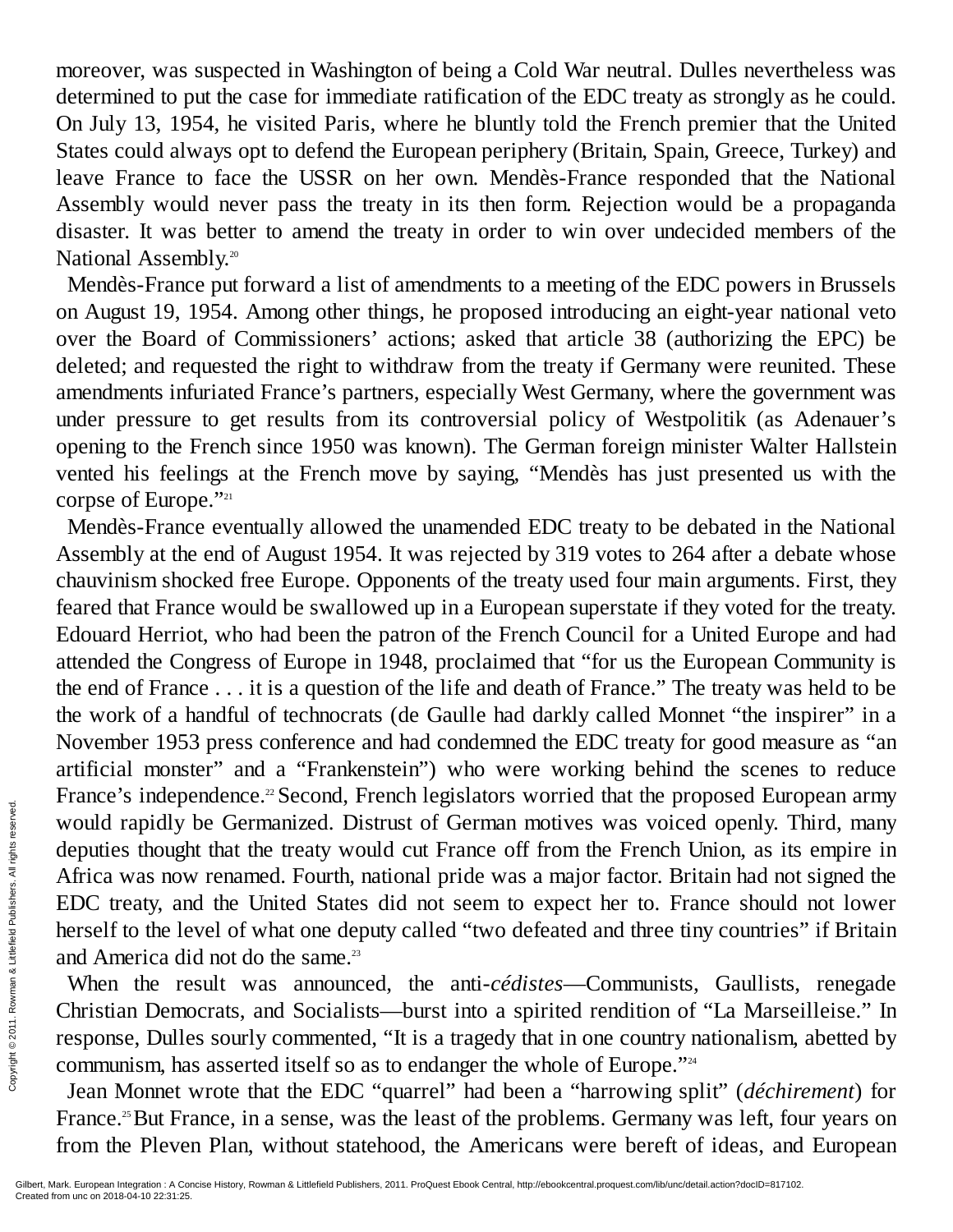federalists had been reminded that rumors of the death of national sovereignty were greatly exaggerated.

Britain, in the person of Foreign Secretary Anthony Eden, stepped into the breach with a burst of intelligent diplomacy. The British solution was to extend the Brussels Pact to Germany and Italy.<sup>26</sup> On October 23, 1954, the Brussels powers agreed to terminate the occupation of Germany, to establish a new body called the Western European Union (WEU) with Italy and West Germany as members, to permit West Germany to join NATO, and to draw up a "European Statute" for the Saar-land (which had been a bone of contention between France and West Germany throughout the EDC saga). Britain pledged it would maintain military forces in West Germany, while Germany pledged it would abstain from possessing certain categories of weapons (nuclear bombs, guided missiles, capital ships). An agency to monitor and audit national stocks of armaments was set up.

The treaty setting up the WEU retained the Brussels Pact's preamble, stating that one of its goals was "to encourage the progressive integration of Europe," but nobody was fooled. Monnet later described the new body as "a typical military alliance" and a "weak coordination structure" destined to "vegetate," but it would be more accurate to describe it as talking shop.<sup>27</sup> The WEU did draw up a plan to "Europeanize" the Saarland, but it was rejected by popular referendum on October 23, 1955, and the region eventually became part of West Germany.

The EDC debacle persuaded Monnet that he should devote his main activity to proselytizing for European unity among the political class of The Six. He left his post as president of the High Authority to do so. Other prointegration statesmen concluded that the best way of relaunching the European project was to work for trade liberalization.

#### **FROM MESSINA TO ROME**

Trade liberalization was a natural outlet for the energies of supporters of European integration. Unlike defense, trade was an area in which integration was already proceeding apace. This was largely due to the much-derided OEEC. In the immediate postwar years, most trade was conducted on the basis of bilateral deals between countries. As Robert Marjolin pointed out in his memoirs, such deals stifled economic growth. If France, for example, derestricted imports from Belgium and Belgium's trade balance with France moved into surplus as a result, for trade as a whole to continue to grow, Belgium had to be able to use her credit with France to buy goods from other countries. <sup>28</sup> Europe's producers were in effect being limited to their own, relatively small, domestic markets or to such markets abroad as their national governments could negotiate for them. Bureaucrats, rather than the market, were determining the volume of trade. From Belgium and trade as a whole buy goods from relatively small could negotiate trade.<br>
Liberalizing the plan aid. The establishment of described as a member state c its total visible  $\frac{1}{\text{Sinekt, Mark. European Integration: A Co.} }$ 

Liberalizing the market was one of the OEEC's primary tasks, along with disbursing Marshall Plan aid. The biggest step in the pursuit of freer trade brokered by the OEEC was the establishment of the European Payments Union (EPU) in September 1950. The EPU is usually described as a "multilateral clearinghouse"—in effect, a kind of bank. To join, each OEEC member state contributed a fixed quota of capital, in its own currency, equal to 15 percent of its total visible and invisible trade with other OEEC countries. The United States also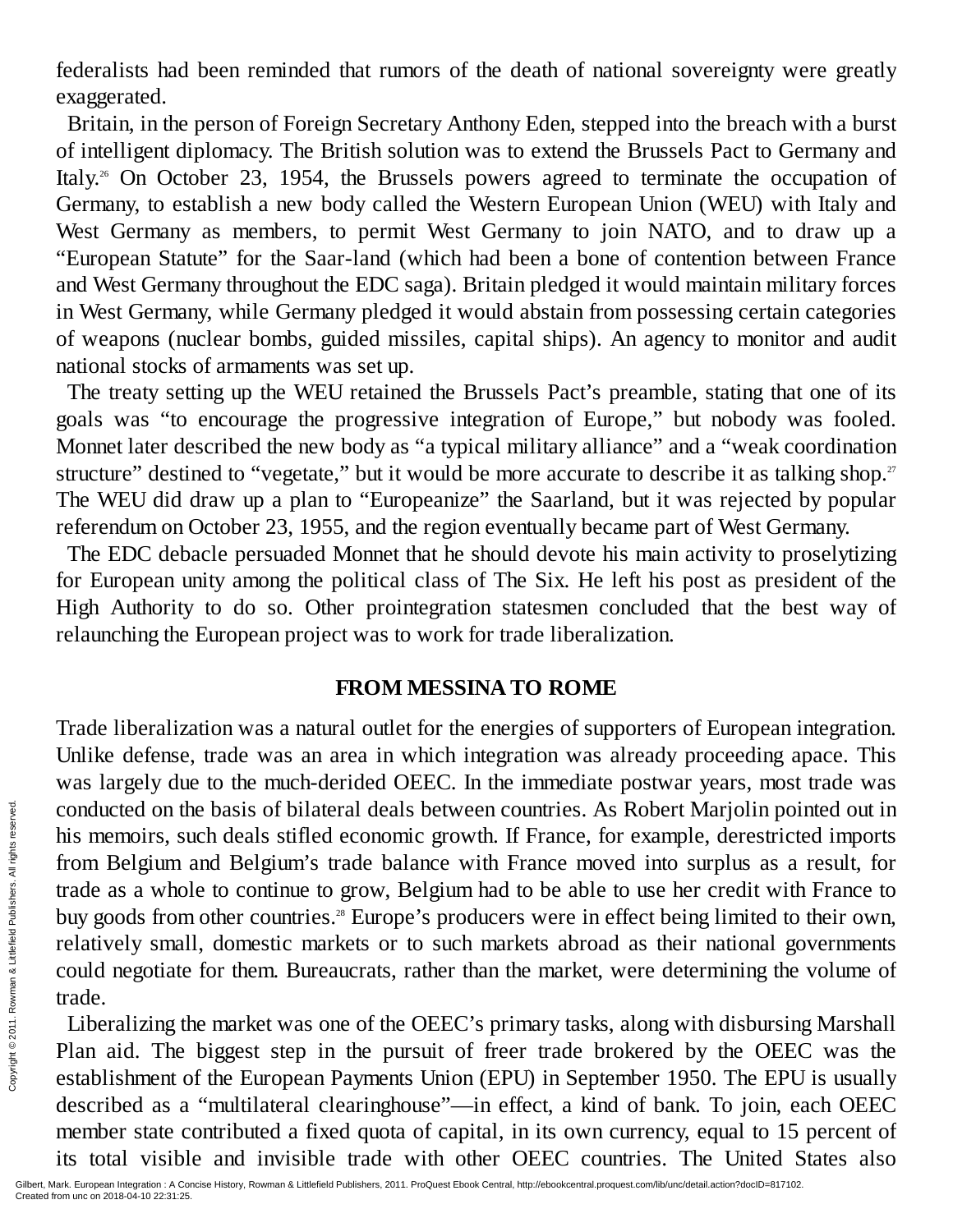contributed \$350 million to the EPU's capital. Each month, the central banks of the OEEC member states were required to keep a tally of their payments to other OEEC countries and the payments of others to them. At the end of every month, they communicated this information to the EPU's agent, the Swiss-based Bank of International Settlements (BIS), which summed up the aggregate balance of payments of each of its member states and made a deposit, partly in credits redeemable in any OEEC currency, partly in gold and dollars, to the states that had an overall surplus. It made a parallel deduction from the balance of the debtor states. The member states were entitled to an "overdraft" in credits of up to 20 percent of their quota at any one time; thereafter, the Union increasingly demanded payment in gold or dollars. No country was allowed to run up debits exceeding 60 percent of its original quota. Countries with persistent balance-of-payment deficits were therefore compelled either to follow domestic austerity to reduce demand for imports or to devalue their currency—in other words, to reduce their citizens' standard of living. 29

The EPU thus introduced greater flexibility into European trade. Countries could run deficits with countries that had products or raw materials they needed to boost production. In the meantime, the OEEC presided over the gradual elimination of nontariff barriers such as quotas. By the mid-1950s, quotas on trade in manufactured goods had been almost abolished across the OEEC.

Equally important, mental barriers were dismantled. Countries with long protectionist traditions such as Italy—under fascism, outright autarky had been the regime's goal—were persuaded that a liberal trade policy would enable them to modernize more rapidly. The Italian foreign trade minister in the early 1950s, Ugo La Malfa, lowered or eliminated tariffs on imported goods from other OEEC countries, calculating, correctly, that this policy would make Italian industry more efficient and pay for itself by boosting exports. By the mid-1950s, Italy had won a reputation as one of the most determined liberalizers in the OEEC. This outcome owed much to La Malfa's drive, but much also to the environment created by the OEEC, which enabled La Malfa to make the case for freer trade to government colleagues whose mind-set was instinctively protectionist. <sup>30</sup> Cases such as that of Italy explains why Robert Marjolin insisted in his memoirs that without the trade liberalization set in motion by the activities of the OEEC, it was "unlikely that the Common Market would have seen the light of day."<sup>31</sup>

Nevertheless, although quotas on manufactured goods had been sharply reduced, tariffs on industrial goods remained very high, subsidies abounded, and agriculture was jealously protected. After the debacle of the EDC, further action to boost trade seemed the most promising avenue for cooperation within The Six. The initiative was taken by the Dutch, whose foreign minister, Jan Willem Beyen, was a convinced enthusiast of free markets. In 1954, Beyen began to press for the creation of a customs union between The Six in which all forms of trade discrimination were abolished. 32 Example 12. The set of the set of the set of the set of the set of the set of the set of the set of the set of the set of the set of the set of the set of the set of the set of the set of the set of the set of the set of

Beyen's proposals were flanked by new initiatives from Monnet and Paul-Henri Spaak to promote ECSC-like integration in the fields of transport and, above all, nuclear energy. On May 18, 1955, the Benelux countries submitted a memorandum incorporating both Beyen's and Monnet's ideas to the foreign ministers of The Six. The memorandum became the agenda for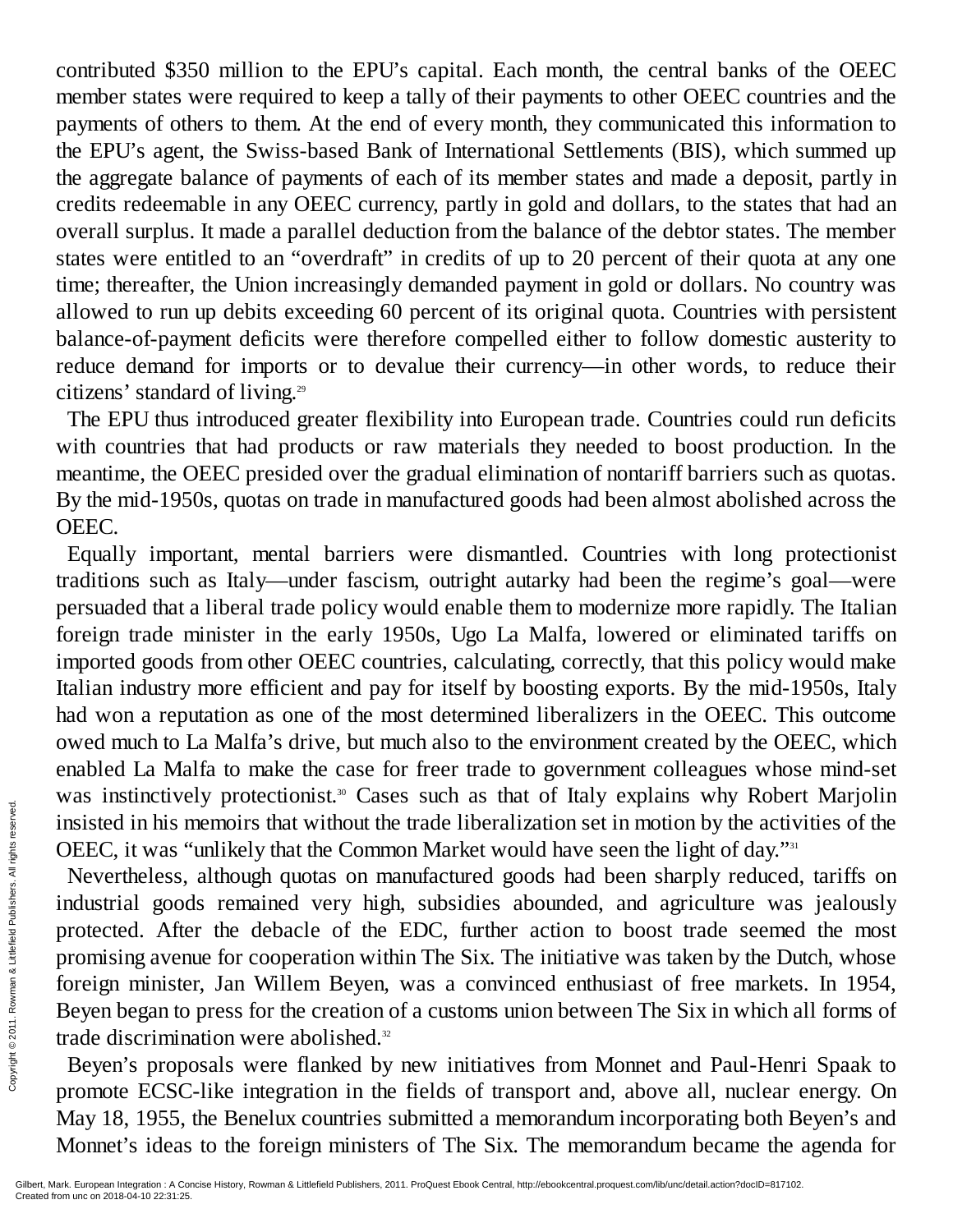the foreign ministers' summit meeting at Messina in Sicily on June 1–2, 1955. At Messina, the foreign ministers rhetorically agreed that the time had come to make "a fresh advance towards the building of Europe." This advance would be achieved by progress in three fields: sectoral integration in transport and nuclear energy; "the establishment of a European market, free from all customs duties and all quantitative restrictions"; and the "progressive harmonization" of social policies.<sup>33</sup> A committee of governmental representatives, chaired by Paul-Henri Spaak, was charged with the "preparatory work" for these new moves toward integration, to which Britain was also invited to contribute.

To many in Europe, Messina seemed a damp squib. For all the rhetoric of a "European advance," the nations of The Six were plainly reserving their position until Spaak had produced concrete proposals. Monnet, however, was determined to keep the pressure on the national governments. To this end, he established an "Action Committee" composed of leading members of all of Europe's Social Democratic, Liberal, and Christian Democratic political parties, plus representatives of the organized workers.

This body held its inaugural meeting in October 1955. All its founding members pledged themselves to three broad promises. First, they would all ask their own parties or unions to affiliate to the Action Committee and would act as delegates to the Committee on behalf of their own organizations. Second, they stated that they would use their institutional position to ensure that the Messina conference's resolution became a "real step towards the United States of Europe." Third, they would put aside all "specious solutions" to Europe's problems that were based upon "mere cooperation between governments." The Committee's founders agreed that it was "indispensable for states to delegate certain of their powers to European federal institutions." The "close association" of Great Britain with such "achievements" was greatly to be desired. 34

In practice, the Action Committee became a lobbyist for supranational supervision and the development of nuclear energy. Between its first meeting in October 1955 and the signature of the Treaties of Rome in March 1957, the Action Committee met twice (in January and September 1956). The final "resolutions" of both meetings stressed almost exclusively the potential of atomic energy for the future of Europe and relegated the construction of the common market almost to a footnote.

The Action Committee's reasons are easy enough to understand. Its members believed that Europe was facing an energy crunch in the near future. The "growing deficit in power supplies," they argued during their September 1956 meeting, was "the most grave and urgent problem for our countries" and exposed them to "dangerous threats to peace." Unlike the United States or the USSR, Western Europe was the "only great industrial region of the world that does not produce the power necessary to its development." The September 1956 resolution stated that fuel dependency of this order would result in "insecurity and permanent risks of conflict." <sup>35</sup> Monnet, advised by the French scientist Louis Armand, believed that investment in nuclear energy could fill this gap, if The Six were prepared to pool their resources. Created from unc on 2018-04-10 22:31:25.<br>
Created from unc on 2018-04-10 22:31:25.<br>
Created from unc on 2018-04-10 22:31:25.<br>
Created from unc on 2018-04-10 22:31:25.<br>
Created from unc on 2018-04-10 22:31:25.<br>
Created fro

Nuclear energy did indeed occupy an important place in the discussions of Spaak's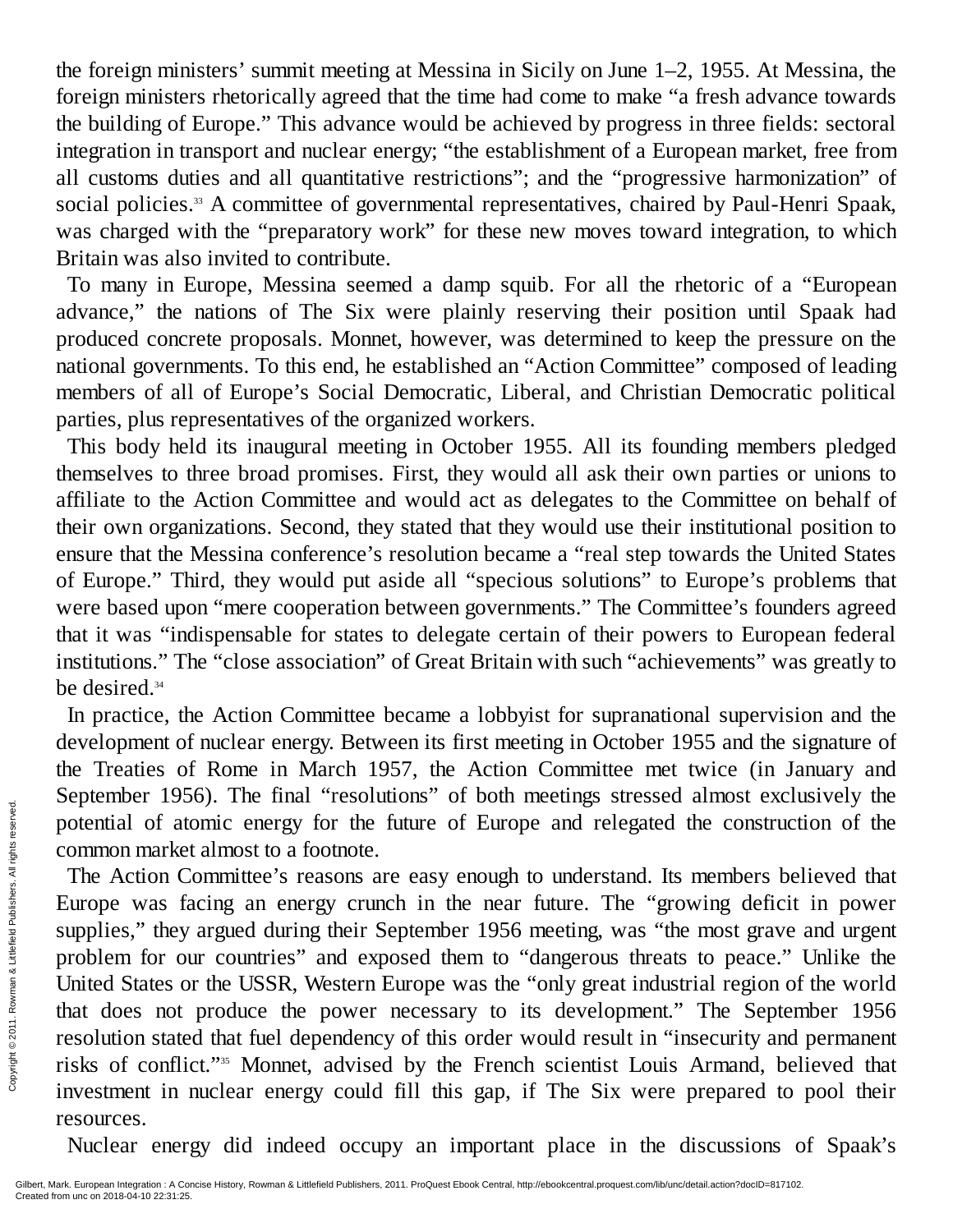intergovernmental committee and in the bargaining between national governments that followed the submission of his committee's report in April 1956. Spaak's report combined recommending the establishment of a customs union between The Six, with full backing for Monnet's ideas for a nuclear energy authority to plan and develop the nonmilitary use of nuclear energy (Euratom). The two new communities, the report proposed, should be administered by commissions of government-nominated officials. The ECSC Assembly and Court of Justice would serve both of the new organizations. 36

The Spaak Report was accepted in principle at a meeting of The Six's foreign ministers in Venice on May 29–30, 1956.<sup>37</sup> An intergovernmental conference was established under Spaak's chairmanship and began its work at the end of June 1956. During the conference, France, which had big ambitions for the civil and military use of nuclear power, pressed for acceptance of Euratom, but dragged its feet over the customs union. The German government, by contrast, believed that The Six should collectively refrain from the military use of uranium and insisted that there was a *Junktim* (link) between a deal on trade and a deal on nuclear power. Bonn was not prepared to let Paris have one treaty without the other.<sup>38</sup>

So far as trade in manufactured products was concerned, the Benelux countries and West Germany were free traders, while France was protectionist. Italy hovered between the two. Economics minister Ludwig Erhard favored opening Europe's markets for industrial products as fast as possible. Marjolin describes him as "a universalist, a fervent advocate of total freedom of trade on a world scale."<sup>39</sup> Influential sections of German business supported him by pressing for the full liberalization of trade in manufactured goods throughout the OEEC.<sup>40</sup>

Erhard, however, did not set Germany's negotiating position. Chancellor Adenauer, who had risked much for Westpolitik, was not prepared to press the French government further than she would go. The negotiation, as Marjolin (one of the chief French negotiators) records, thus "depended on us." With France's agreement, anything was possible, "including a common market based upon the principles of liberalism." Without France, "all roads were barred." 41

The initial reaction of French officialdom to the Spaak Report was "icy." <sup>42</sup> Powerful industrial lobbies and entrenched state bureaucracies all foresaw a loss of influence if the Spaak proposals were accepted. The French government's official response to the Spaak Report, circulated in May 1956, insisted that liberalization of trade between The Six would be contingent upon welfare arrangements being harmonized upward until they were on a par with the most generous system within the Community—France's, naturally. France insisted that the common market should cover agricultural goods (a recommendation of the Spaak Report, but an unpopular one with West Germany) and highlighted the special difficulties that a customs union would imply for France, with its large number of dependent colonies. Marjolin notes that the agenda of all subsequent talks was chiefly concerned with the need to get France to drop its more obstructive positions. 43 Expectively, the most generic contingent upor<br>
the most generic common marke<br>
an unpopular of union would im<br>
the agenda of all more obstructively<br>
French reserved. French reserved. All rights reserved. All rights reserve

French reservations to the Spaak Report were such that it seems almost miraculous that a compromise was eventually found. Britain, for one, believed almost to the last that no agreement would be reached. The leading British politicians were too concerned with Britain's global role to worry about her neighbors, and the civil servants, as in 1950, were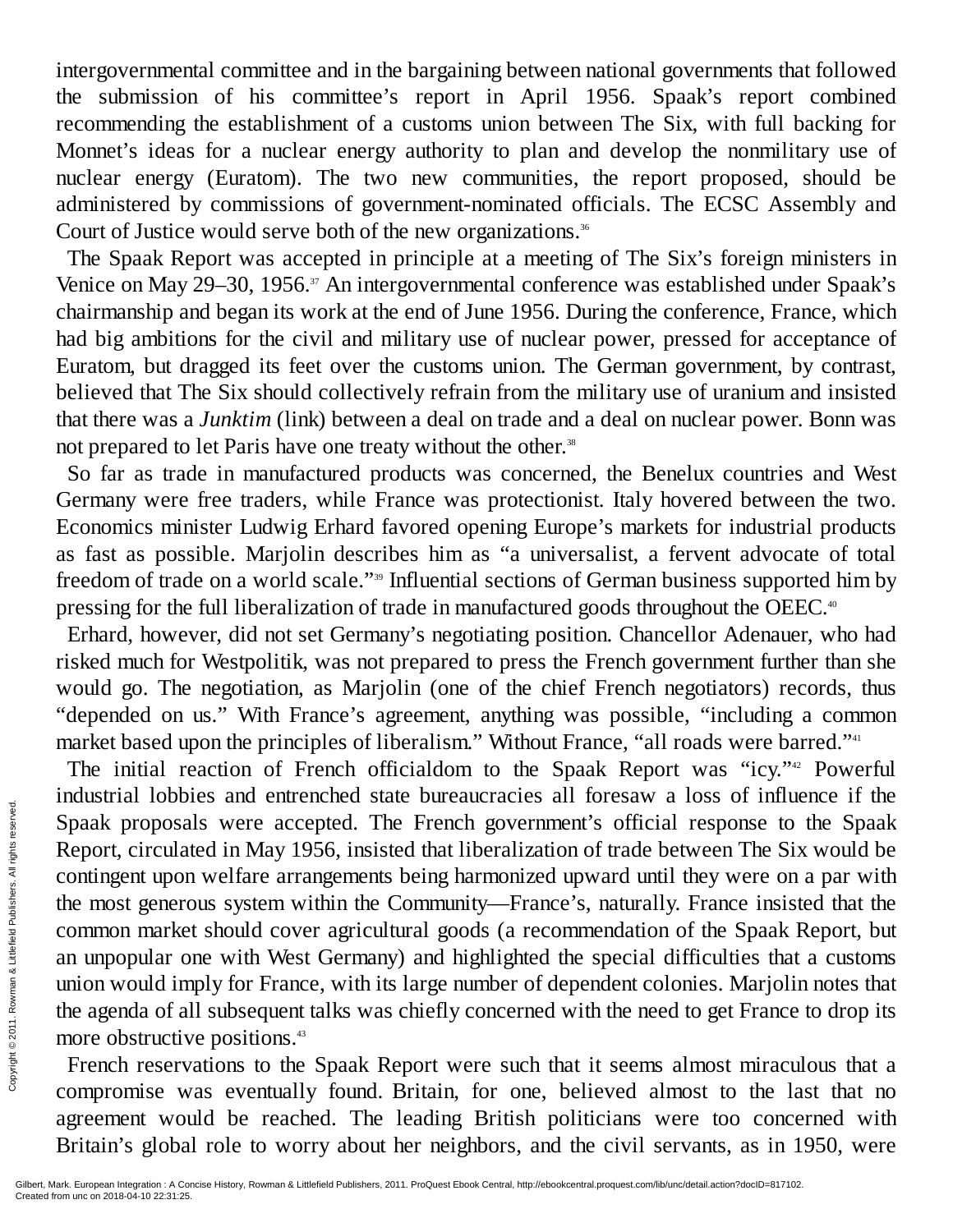convinced that the post-Messina talks "would not lead anywhere." 44

Britain nevertheless participated in the original committee set up at Messina, sending, at the behest of Foreign Secretary Harold Macmillan, an observer, albeit one without plenipotentiary powers. The British representative, a former Oxford don named Russell Bretherton, was a mere undersecretary in the Department of Trade. Bretherton, who was a gifted economist, made matters more complicated for Whitehall by contradicting received wisdom. The process begun at Messina, he argued privately, was serious, "indistinguishable from the OEEC," and likely to succeed. Whitehall refused to listen. Bretherton was recalled from the talks in November 1955. Upon leaving, he stated the official British position succinctly: "The treaty has no chance of being concluded; if it is concluded, it has no chance of being ratified; and if it is ratified, it has no chance of being applied." 45

As the multiple French objections to the Spaak Report became clear in the summer of 1956, Britain sought to take advantage of the stall in the talks. In October 1956, in a move that has often been interpreted as an attempt to sabotage the construction of an Economic Community, Britain floated a proposal to create a Free Trade Area (FTA) in manufactured goods throughout the seventeen states of the OEEC. "Plan G," as the scheme was known inside the British government, would have put Britain at the center of two preferential trading systems (the Commonwealth and the proposed FTA). Britain would have been free to import wool from Australia and sell expensive sweaters, tariff free, to the continent. The scheme nevertheless appealed to the many free traders in the Netherlands and Germany, who objected to "little Europe" separatism. 46

The deadlock between The Six was broken, however, in the wake of a disastrous outcome of an Anglo-French military adventure: Suez. On October 31, 1956, British and French troops, ostensibly acting to "separate" clashing Israeli and Egyptian forces, began air attacks on Egyptian forces guarding the Suez Canal, which Egyptian president Gamal Abdel Nasser had nationalized in July. Troop landings followed on November 5–6. Both the United States and the Soviet Union (which was itself crushing revolt against Communist rule in Budapest) condemned the Anglo-French attack, and the world currency markets were spooked. A run on the pound began, and along with America's hostility to the invasion, the financial panic caused the Eden government to lose its nerve on the night of November 6–7 and concede a cease-fire, even though military objectives were being successfully achieved. 47

The French government, presided over by the Socialist Guy Mollet, was left high and dry. Only as part of a united Europe, Mollet argued, could France be on an equal footing with the Americans. <sup>48</sup> Marjolin says that Mollet "felt that the only way to erase, or at least lessen, the humiliation France had just suffered from the Suez affair was to conclude a European treaty quickly." <sup>49</sup> The French premier was encouraged in such views by Chancellor Adenauer of Germany, who visited Paris at the height of the crisis. <sup>50</sup> Adenauer allegedly told Mollet, "Europe will be your revenge."<sup>51</sup> After the chancellor's visit, France modified its insistence upon the harmonization of social and labor market policy as a prerequisite for a full customs union. She now accepted that member states would merely be obliged to do what they could to bring about such harmonization.<sup>52</sup> By early 1957, the Germans had also conceded that France Example the pound begand the Eden govern<br>  $\frac{1}{2}$  the Eden govern<br>  $\frac{1}{2}$  The French govern though mil<br>  $\frac{1}{2}$  The French govern and Mumiliation Fra<br>  $\frac{1}{2}$  quickly." $\frac{1}{2}$  The Germany, who<br>  $\frac{1}{2}$  German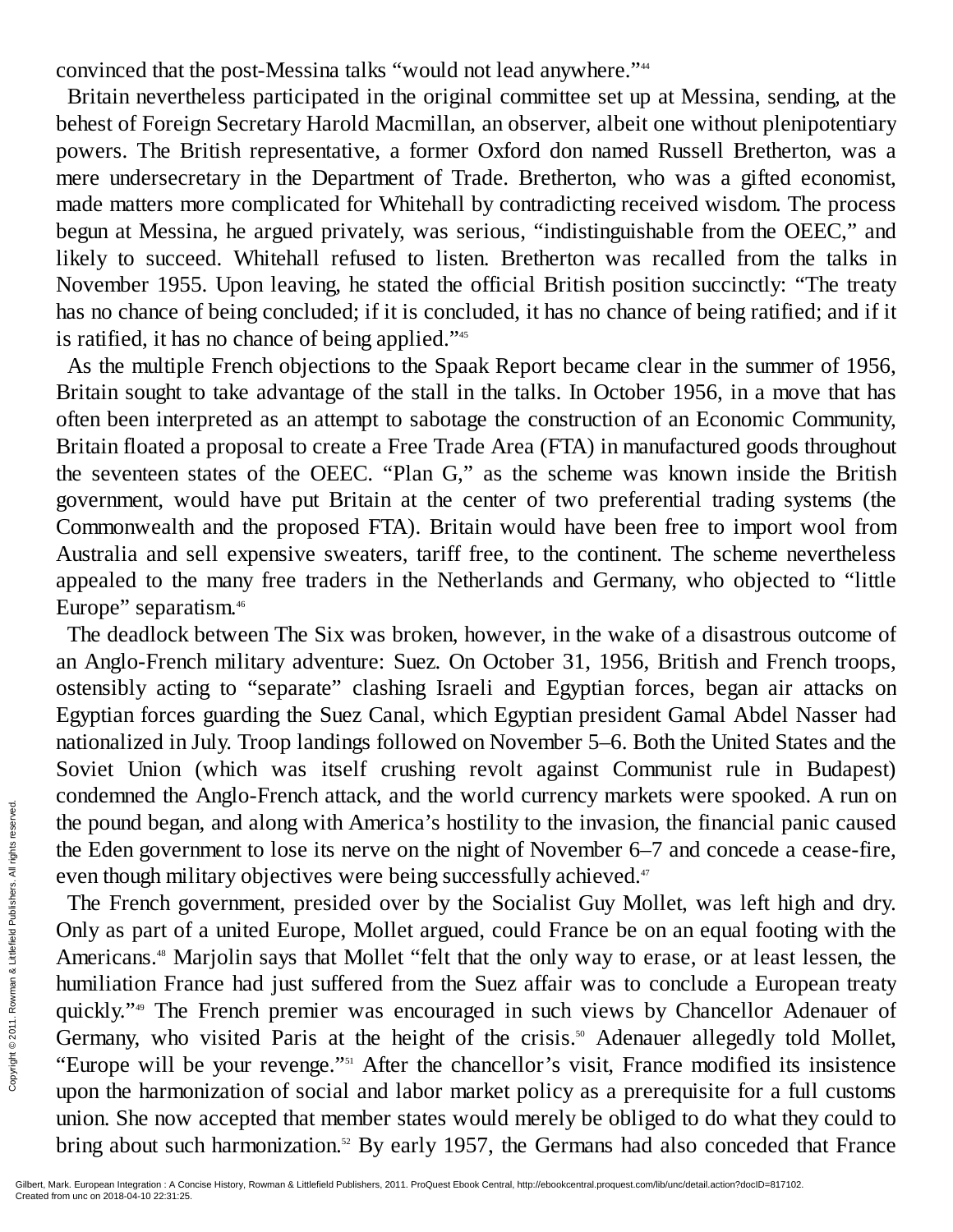could develop an independent nuclear policy for military purposes and were agreed on Community financing of France's overseas empire. The way was open for the signature of both the Euratom and EEC treaties. As Winand has wryly observed, Dulles "probably contributed more to European unification by refusing to back the French and British at Suez than by vigorously pushing for the EDC." 53

For Britain, therefore, Suez was a dual foreign policy catastrophe. She had incensed the United States, her closest ally, but had also given an unwelcome shot in the arm to the negotiations started at Messina. Eden resigned in disgrace in January 1957, and Harold Macmillan took his place as prime minister. Macmillan faced a difficult dilemma. Britain would shortly find herself outside the common tariff wall erected by The Six upon the establishment of a customs union. Although Britain only sent 13 percent of her total exports to The Six and more than 50 percent to the Commonwealth, The Six was the fastest-growing economic area in the world. British industry could not afford to be driven out of the West European market. <sup>54</sup> On the other hand, joining was not an option either.

The Macmillan government squared the circle by strongly pushing the idea of an FTA, despite a clear U.S. preference for the EEC. Negotiations on the FTA continued until the summer of 1958 when de Gaulle, who had swept to power in Paris, brusquely indicated his preference for "little Europe." Macmillan, who had warned that such a move might lead to British troop withdrawals from Germany and the imposition of a high-tariff "fortress Britain" policy, was left looking foolish. Without American support, Britain was in no position to dictate terms on trade.

Subsequently, Britain negotiated the European Free Trade Agreement (EFTA) with Denmark, Norway, Sweden, Switzerland, Portugal, and Austria, the so-called "Seven." These countries were at least as affected as Britain by the creation of the EEC. Yet all of them, for different reasons, were unwilling or unable to join the EEC. Neutral Austria's and Sweden's sensitive diplomatic status, Switzerland's traditional reluctance to enter international agreements, Denmark's preference for the "Nordic Union," and Portugal's still authoritarian government were all barriers in one way or another to entry. The erection of the common external tariff threatened them with acute issues of economic adjustment. All of them sent between 25 to 50 percent of their exports to the EEC Six and took between 35 to 60 percent of their imports from the new customs union. As a contemporary economist pointed out, "easy trade with the Six" was a "vital matter" both for them and, indeed, for all the eleven OEEC states that were not members of the EEC. 55

EFTA came into operation in May 1960. Its own members regarded it as primarily a bridge to the EEC: as a way, in the long term, to negotiate with the EEC bloc-to-bloc. Its overall effects were nevertheless mostly good. Intra-Nordic trade grew sharply in the following decade, but most important of all, EFTA set off a virtuous race with the EEC to prove to the United States which of the two blocs was more liberal on trade questions. This unquestionably made the international climate for reducing obstacles to trade favorable and also exercised a real pressure on the EEC to take a liberal direction. 56 Example the new custom<br>
The new custom<br>
Was a "vital m<br>
members of the<br>
EFTA came in<br>
the EEC: as a v<br>
were nevertheld<br>
most important<br>
which of the tv<br>
international cl<br>
pressure on the<br>  $\frac{1}{2}$ <br>  $\frac{1}{2}$ <br>  $\frac{1}{2}$ <br>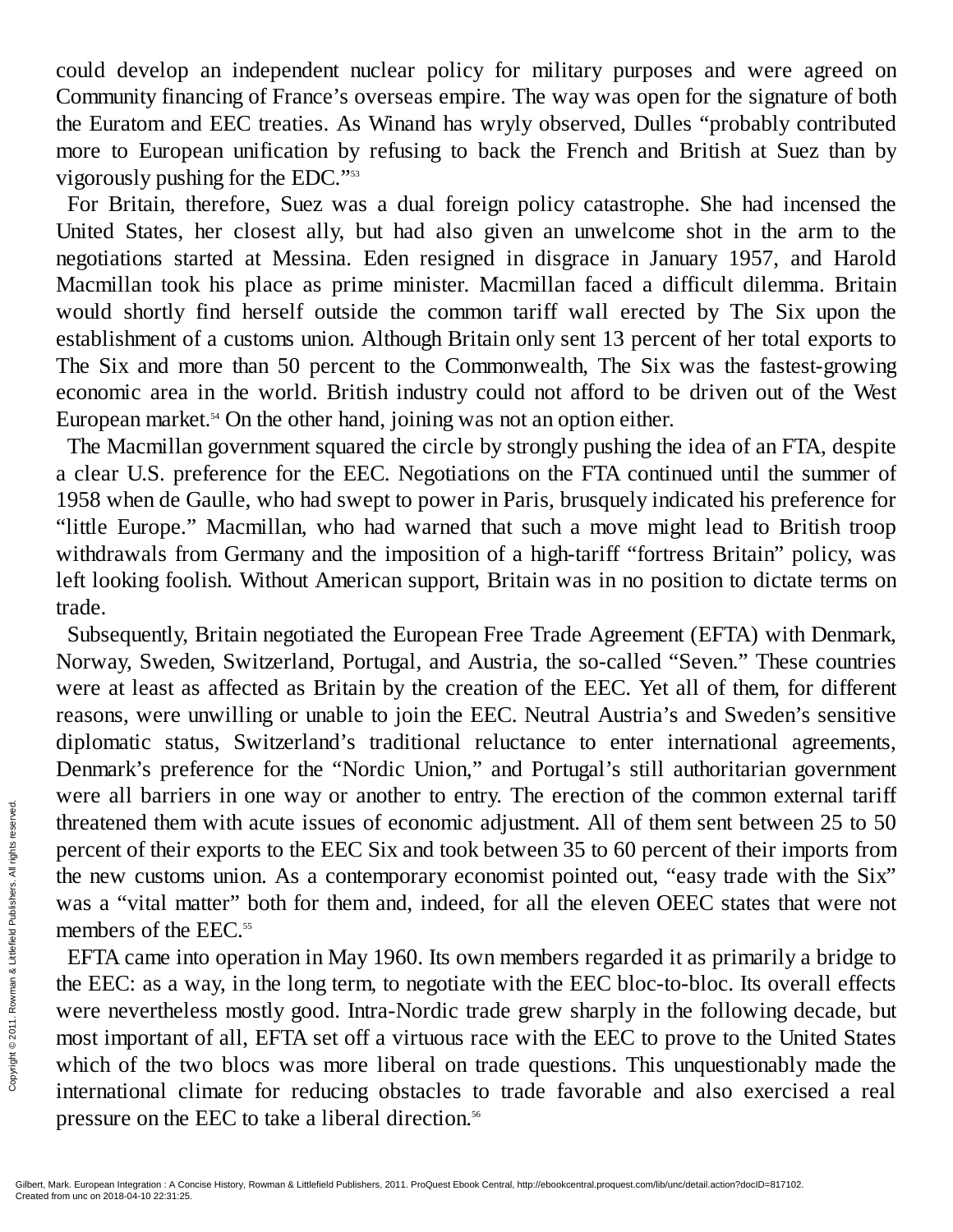#### **THE TREATIES OFROME: MARCH 25, 1957**

Although it attracted a great deal of contemporary attention and received exceptional political support from the American government, the Euratom treaty was less complex, and, in retrospect, much less important than the parallel treaty establishing an economic community. 57 It identified eight main policy areas in the field of nuclear energy that would be coordinated by the new Community. Euratom was (1) "to research and ensure the dissemination of technical knowledge" by promoting and supplementing research being undertaken at the national level. It was (2) "to establish and ensure the application of" common safety standards throughout The Six and (3) "to facilitate investment" in the industry. Annex Two of the treaty made consulting the five-member Commission of Euratom obligatory whenever investment plans were being made for any aspect of the nuclear industry. Euratom was also (4) "to ensure a regular and equitable supply of ores and nuclear fuels to all users in the Community." The Commission was empowered to set up a purchasing and distribution "agency" that would have had a "right of option" on all "ores, source materials or fissionable materials" produced within the Community. In addition to these powers, Euratom was (5) to supervise the use of nuclear fuels and ensure that "nuclear materials are not diverted for purposes other than those for which they are intended"; (6) to own all "special fissionable materials" (bomb-grade uranium and plutonium) not intended for defense purposes; (7) to establish a common market in materials, capital, and employment for the nuclear industry. Its eighth and final task was to make agreements "likely to promote progress in the peaceful use of nuclear energy" with other countries and organizations. Member states were not precluded from making similar agreements on their own initiative, but the Euratom Commission was entitled to scrutinize any such proposed agreement to see if it harmonized with the aims and objectives of the new Community.

Monnet's Action Committee greeted the Euratom treaty with great fanfare. The resolution of its fourth meeting (May 6–7, 1957) welcomed the signature of the two Treaties of Rome, but especially that of Euratom, as "an event of capital importance."<sup>38</sup> In between the Committee's September 1956 meeting and the meeting in May 1957, a committee of three "Wise Men," chaired by Monnet's adviser Armand (who also became first president of the Euratom Commission), had reported. It asserted that The Six could be producing fifteen million kilowatts (kW) of power from nuclear energy by 1967—"an electricity production greater than those of all the conventional power stations and dams which exist today in France and Germany."<sup>59</sup>

Such rhetoric was always going to be hard to live up to. And in fact Euratom did not live up to the hopes of its sponsors. Its work was soon restricted to norm setting, monitoring, and brokering the actions of governments who were, at least in the case of France, as interested in the military applications of nuclear power as the peaceful ones. Europe, in the meantime, continued to import more and more oil from the Middle East. In this respect, Monnet's geopolitical justification for Euratom was eventually vindicated. Dependency upon the Middle East oil supplies was destined to have major consequences for The Six's foreign policy in the 1970s. September 195<br>
chaired by Mc<br>
Commission),<br>
kilowatts (kW)<br>
those of all the<br>
Germany."<sup>59</sup><br>
Such rhetoric<br>
to the hopes of<br>
brokering the a<br>
the military ap<br>
continued to in<br>
geopolitical jus<br>
East oil supplie<br>
1970s.<br>
S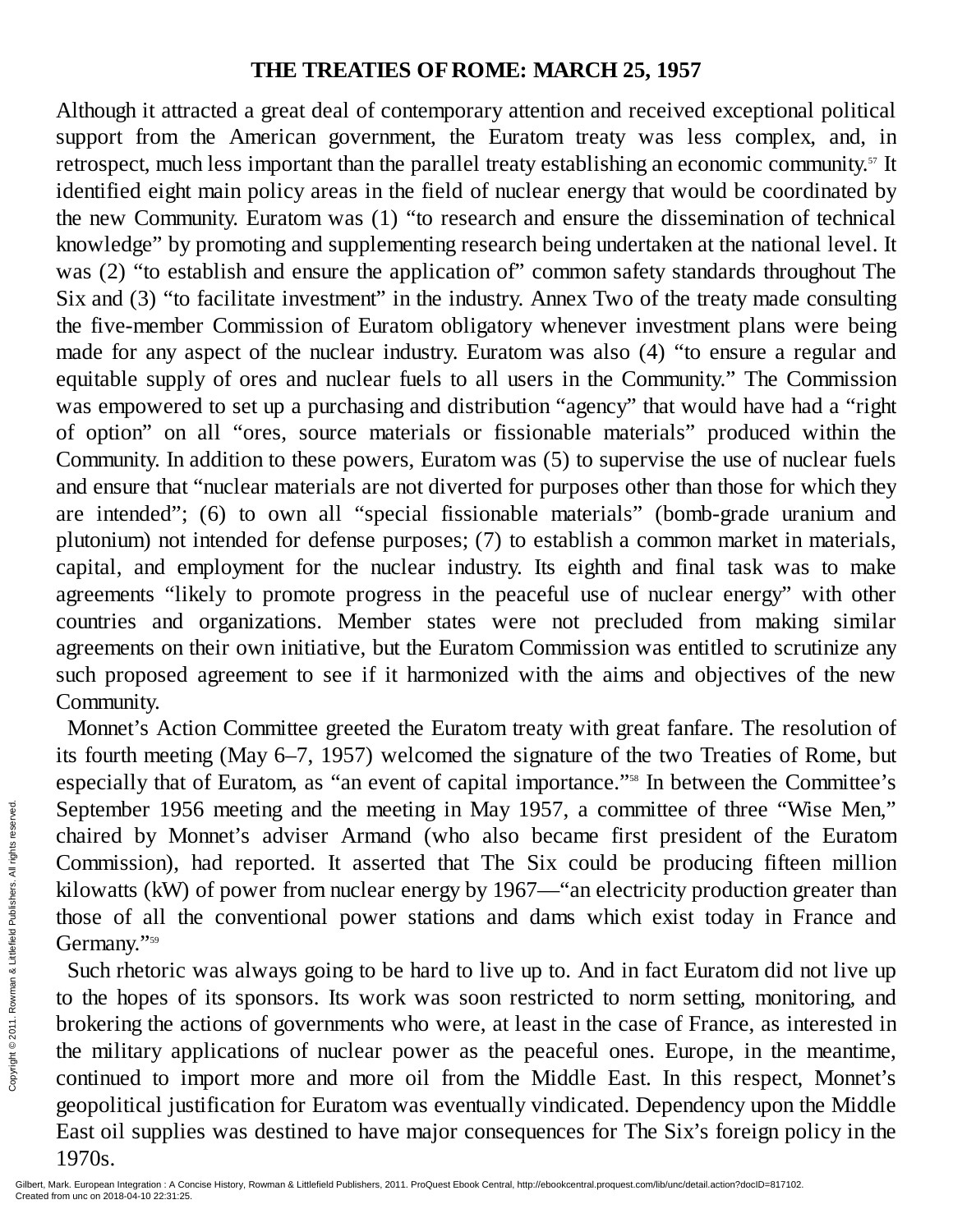The EEC treaty was far more decisive for the future of European integration than Euratom, although some of the most earnest supporters of European unity nevertheless regarded it as a "gigantic fraud."<sup>60</sup> The treaty's protocol stated that its signatories, being "determined" (among several other worthy objectives) to "lay the foundations of an ever closer union among the peoples of Europe," had decided to create an "Economic Community." The EEC's task, according to article 2, was, "by establishing a common market and progressively approximating the economic policies of the Member States," to "promote throughout the Community a harmonious development of economic activities, an increase in stability, an accelerated raising of the standard of living and closer relations between the States belonging to it."

Specifically, The Six contracted themselves to complete a list of policy objectives. They would abolish all quantitative restrictions on trade among themselves, establish a common external tariff and a common commercial policy toward third countries, and eliminate "obstacles to freedom of movement for persons, services and capital." A "common policy in the sphere of agriculture" would be adopted, as would a common policy on transport. To these ends, The Six bound themselves both to institute a "system" that would ensure that competition was not distorted and to apply procedures that would coordinate their economic policies and remedy "disequilibria" in their balances of payments. They further promised to "approximate" their domestic laws "to the extent required for the proper functioning of the common market." A European Social Fund and a European Investment Bank would be set up, and an "association" agreement for overseas "countries and territories" would be introduced. The common external tariff—the key provision of the customs union—was set at the "arithmetical average of the duties applied in the four customs territories [Benelux, France, Germany, and Italy] comprised in the Community."

The timetable set for this ambitious program was twelve years. This "transitional period" was subdivided into three "stages" of four years (although some slippage was both envisaged and allowed), each of which was assigned a set of actions that had to be fulfilled before the stage came to an end. Revenue raised by tariffs on commerce between member states, for example, would be reduced by 10 percent one year after the treaty came into force; 10 percent eighteen months later, and a further 10 percent upon the conclusion of the first four-year phase. Further precise reductions were specified for the second and third stage. Duties on individual products were to have been reduced by at least 25 percent during the first stage, and a further 25 percent during the second stage. It was this article of the treaty that attracted the most attention from *The Economist*, which printed a derisive analysis in the "Notes of the Week" column of its March 30, 1957, edition. Ironically headed a "Red Letter Day for Shoppers," the paper commented scornfully that "in twelve years' time, if things go well, or seventeen years, if not," Italians wanting to buy a Volkswagen would be able to do so at German prices. Example, would<br>
eighteen months<br>
Further precise<br>
products were<br>
25 percent dur<br>
attention from  $\left[\begin{array}{c} 25 \\ -20 \\ -10 \\ -10 \\ \end{array}\right]$ <br>
column of its M<br>
paper comment<br>
if not," Italians<br>
The Six also<br>
stockfarming, a<br>
product

The Six also promised to establish a common market in "the products of the soil, of stockfarming, and of fisheries and products of first stage processing directly related to these products" within the same twelve-year framework. The operation and development of the common market in agricultural products, however, was to be "accompanied by the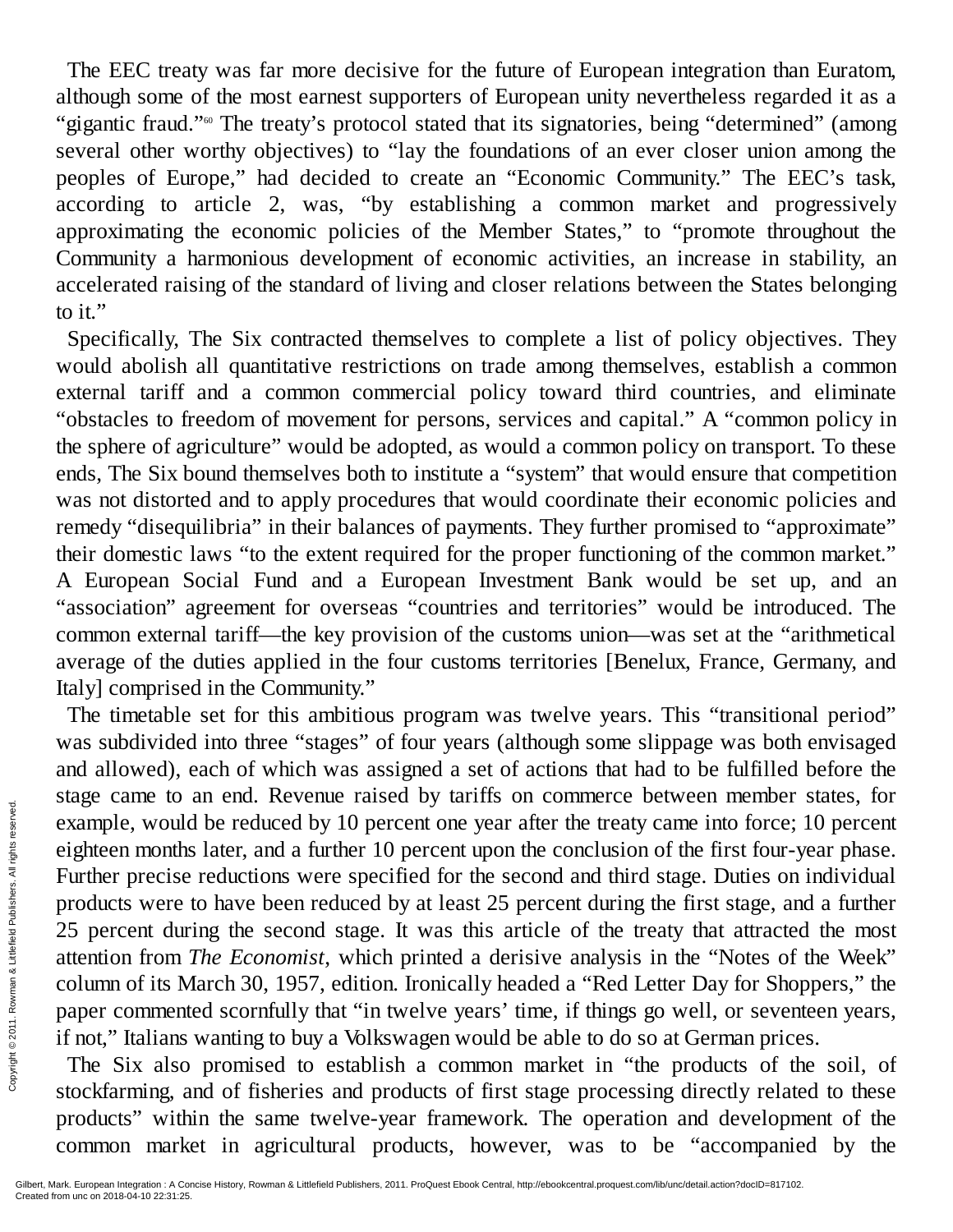establishment of a common agricultural policy among the member states." Article 39 clarified that the objectives of this policy would be

- 1. To increase agricultural productivity by promoting technical pro-gress and by ensuring the rational development of agricultural production and the optimum utilization of the factors of production, in particular labor
- 2. Thus to ensure a fair standard of living for the agricultural community, in particular by increasing the individual earnings of persons engaged in agriculture
- 3. To stabilize markets
- 4. To assure the availability of supplies
- 5. To ensure that supplies reach consumers at reasonable prices

In other words, the policy in its final form was intended to benefit agricultural producers while guaranteeing reasonable (not world market) prices for consumers. In his memoirs, Marjolin stated bluntly: "France would never have accepted a Customs Union that did not include agriculture and did not guarantee French producers protection comparable to that which they were receiving under French law. Without a common agricultural policy, there would never have been a common market." <sup>61</sup> The Commission of the EEC was charged with the task of "working out and implementing" the common agricultural policy (or CAP, as it became known) by the end of the first stage of the EEC's development (i.e., by December 31, 1961). The Council of Ministers, by unanimous vote during the first two stages of the transitional period, and by qualified majority thereafter, was to make all regulations, issue directives, and take all decisions pertaining to agriculture.

Just as important for France, the EEC treaty provided for a preferential policy of trade and development aid toward the countries of the French Union. Member states' colonies were to have the same access to the common market as the member states' themselves. The Six, moreover, promised to "contribute to the investments required for the progressive development of these countries or territories." In practical terms, The Six promised to invest 580 million EPU "units of account" (i.e., dollars) over five years, with France and Germany each contributing 200 million apiece. French overseas territories, however, would benefit from 511.25 million of this investment. In essence, the other five members of the EEC pledged themselves to subsidize the French empire to the tune of \$60 million per year until 1963. France negotiated very hard for this outcome: in the opinion of some scholars it was as important for France as the deal on agriculture. French Premier Guy Mollet made no secret of the advantages for France of this aspect of the EEC treaty: "By opening our overseas populations to the broad opportunities offered by a union with Europe, by enabling them, through our good offices, to enter in this vast collectivity, we adroitly maintain our influence."<sup>52</sup> The Commission and the Council of Ministers were the unique institutions possessed by the EEC. Unlike the ECSC, in which the High Authority was an executive committee accountable to the Assembly (but not supervised by it) that required on many occasions the consent of the Council of Ministers (which thus functioned as a kind of restraining legislature), in the EEC EPU "units of<br>
Entributing 20<br>
S11.25 million<br>
themselves to :<br>
France negotia<br>
important for F<br>
the advantages<br>
populations to<br>
through our goo<br>
The Commiss:<br>
EEC. Unlike th<br>
to the Assembl<sub>!</sub><br>
Council of Mir<br>
Gilbert, M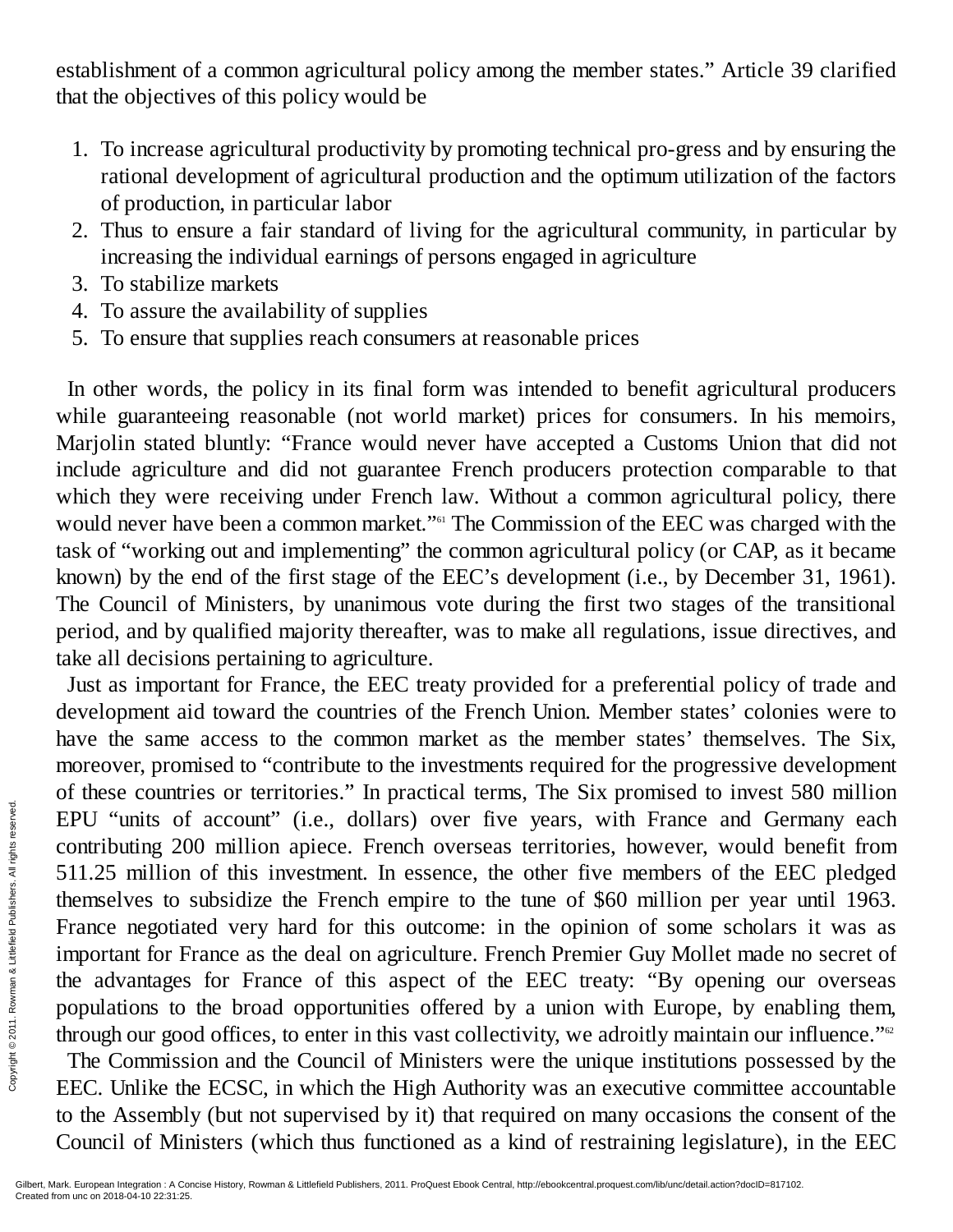treaty policymaking power was concentrated in the hands of the Council. While the Commission, which was composed of nine independent individuals nominated by national governments for a four-year term, had the exclusive power to propose regulations, directives, or decisions and was responsible for implementing them, the Council alone could give legal force to the measures emanating from the Commission. During the first two stages of the transitional period, the Council's approval was to be by unanimous vote for major policy areas, thereafter by a qualified majority of twelve votes out of seventeen for measures proposed by the Commission, and twelve votes by at least four states for proposals emanating from a member state. France, Germany, and Italy each possessed four votes, Belgium and the Netherlands two, and Luxembourg one. Council amendments to Commission proposals were only possible by unanimous agreement: a clause clearly designed to prevent denaturing compromises that would benefit a minority of member states.

The Commission, however, rapidly became a more powerful institution than the ECSC High Authority. There were three main reasons for this. The first reason was the exceptional quality of some of the individuals composing the first Commission. The first president of the Commission was Walter Hallstein, a committed European federalist who, as we have seen, had also been German foreign minister. His Commission included Sicco Mansholt, a Dutch agriculture expert who became the father of the CAP; Jean Rey, a protégé of Paul-Henri Spaak, who had been minister for the economy in the Belgian government; and the inevitable Robert Marjolin. These four men brought formidable intellectual and organizational talents to the Commission and had accumulated great experience at the top levels of international negotiation over the previous decade. Their collaboration, it should be added, was far from idyllic. They were strong personalities with different ideas about how "Europe" should be made.<sup>63</sup>

The second reason was the Commission's role as market invigilator. The EEC treaty was, among other things, a supranational antitrust agreement. Articles 85 through 89 of the treaty clearly established that cartels were to be outlawed within The Six, and the Commission was given the task of proposing how. The Commission was, in short, designed to be both a watchdog that barked whenever mercantilist tendencies tried to sneak into the market by the back door and a bloodhound employed to sniff them out. Following on from this, the third reason for the Commission's higher-than-expected profile was its clear remit. The EEC treaty set it numerous tasks and gave it a timetable to fulfill them in. The power of proposal, in this context, became an important tool. An efficient decision-making cycle was established whereby the Commission researched and put forward new initiatives and the Council of Ministers said yea or nay. There was, in short, a Whitehall-like division between officials and politicians that could only be upset by either of the two categories deciding to invade the other's turf. The major crisis of the mid-1960s (see chapter 4) was caused by de Gaulle, on the one hand, and Hallstein, on the other, forgetting this division of labor. Example 1<br>
Let  $\frac{1}{2}$  and the context, became the context, became whereby the C<br>
Ministers said in politicians that<br>
density and the context. The one hand, and F<br>
The EEC shape Euratom). The The Latter instited and the

The EEC shared the Common Assembly and the Court of Justice with the ECSC (and Euratom). The former of these institutions was as much a cipher in the new treaty as the old. The latter institution, however, gained important new powers. Whereas under the ECSC treaty, rulings of the Court of Justice could only be invoked by states objecting to the actions of the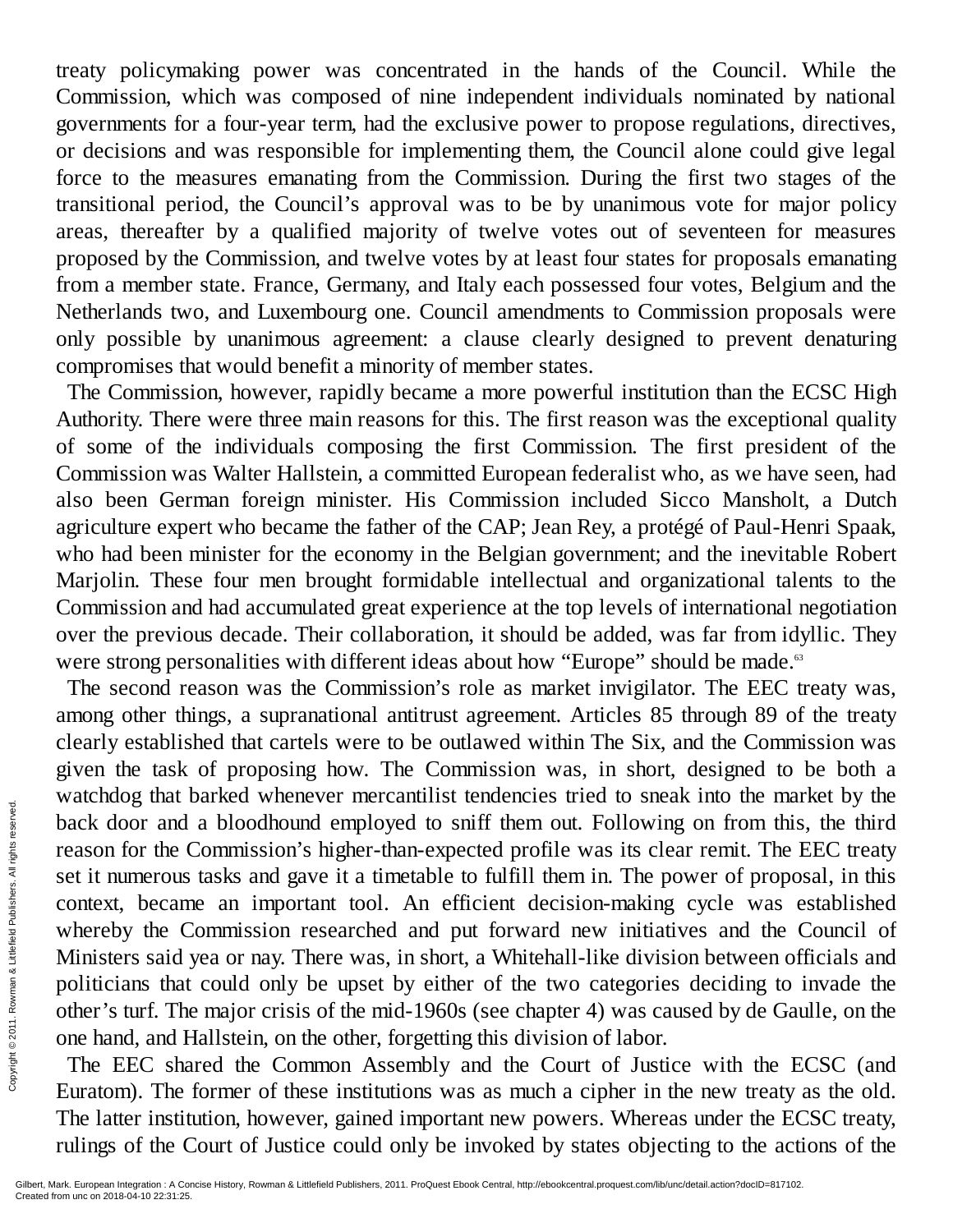High Authority, in the EEC treaty both the Commission and member states could ask the Court to rule whether the domestic regulations of the member states were infringing the provisions of the treaty. Member states judged to be guilty were "required to take the necessary measures to comply with the judgment of the Court" (article 171), although no explicit sanctions were available to the Court in the event of noncompliance. Article 177, moreover, empowered the Court, upon request of a tribunal or court within any of the member states, to rule whether the Treaty of Rome was being infringed by a case being decided under national law.

The crucial issue was whether or not these provisions empowered the Court to rule national laws and regulations incompatible with the treaty. International law holds that agreements between nation-states are binding upon the states themselves and should be implemented in good faith, but that their "direct effect" is a matter for domestic legal procedures. In other words, a Court ruling that a provision of the EEC treaty was being violated by a specific regulation in force in a particular member state would not by itself annul the offending regulation but merely act as judicial signal to the Community in general that one of its members was not keeping its promises. The problem with this interpretation of the Court's role, of course, was that it made enforcement of the treaty a question of politics and hence multiplied the likelihood that the member states would permit the continuation of regulations contrary to the laissez-faire letter and spirit of the EEC treaty.

The first landmark case in the ECJ's history, *Van Gend en Loos v. Nederlandse Administratie der Berlastingen* (no. 26/1962), addressed precisely this point. *Van Gend en Loos* was a dispute in which a Dutch company importing chemicals from West Germany was charged a higher rate of tariff, under a Dutch law of December 1959, than had been in force on January 1, 1958. The company's lawyers complained that this breached article 12 of the EEC treaty, which instructed member states to "refrain from introducing between themselves any new customs duties on imports or exports, or any charges having equivalent effect, and from increasing those which they already apply in their trade with each other." The Dutch government referred the matter to the Court and asked it to decide (a) whether article 12 conferred individual rights that the domestic legal systems of the member states were bound to respect, and (b) whether, in this particular case, Dutch law actually had infringed article 12. When the case came before the Court, only the Commission supported the company. The Dutch, Belgian, and German governments all took the view that article 12 "was intended by the authors of the Treaty to be binding on the international plane only and that it could not be invoked directly in the national courts." <sup>64</sup> The advocate-general to the Court (the lawyer charged with presenting an impartial summary of the case to the Court and with providing a preliminary opinion) by and large backed the three governments, ruling that "large parts of the Treaty" (including article 12) "contain only obligations of member-states and do not contain rules having a direct internal effect." <sup>65</sup> The Court, citing the sentiments of the EEC treaty's preamble as evidence of the supranationalist intent of the treaty's makers, ruled to the contrary. According to the ruling of the seven judges: Expect, and (b)<br>
Expect, and (b)<br>
When the case of Belgian, and C<br>
authors of the invoked direct<br>
charged with p<br>
preliminary opi Treaty" (includ<br>
rules having a<br>
preamble as ev<br>
According to th<br>
The Community conditions<br>

The Community constitutes a new legal order of international law for the benefit of which the states have limited their sovereign rights, albeit within limited fields, and the subjects of which comprise not only Member States but also their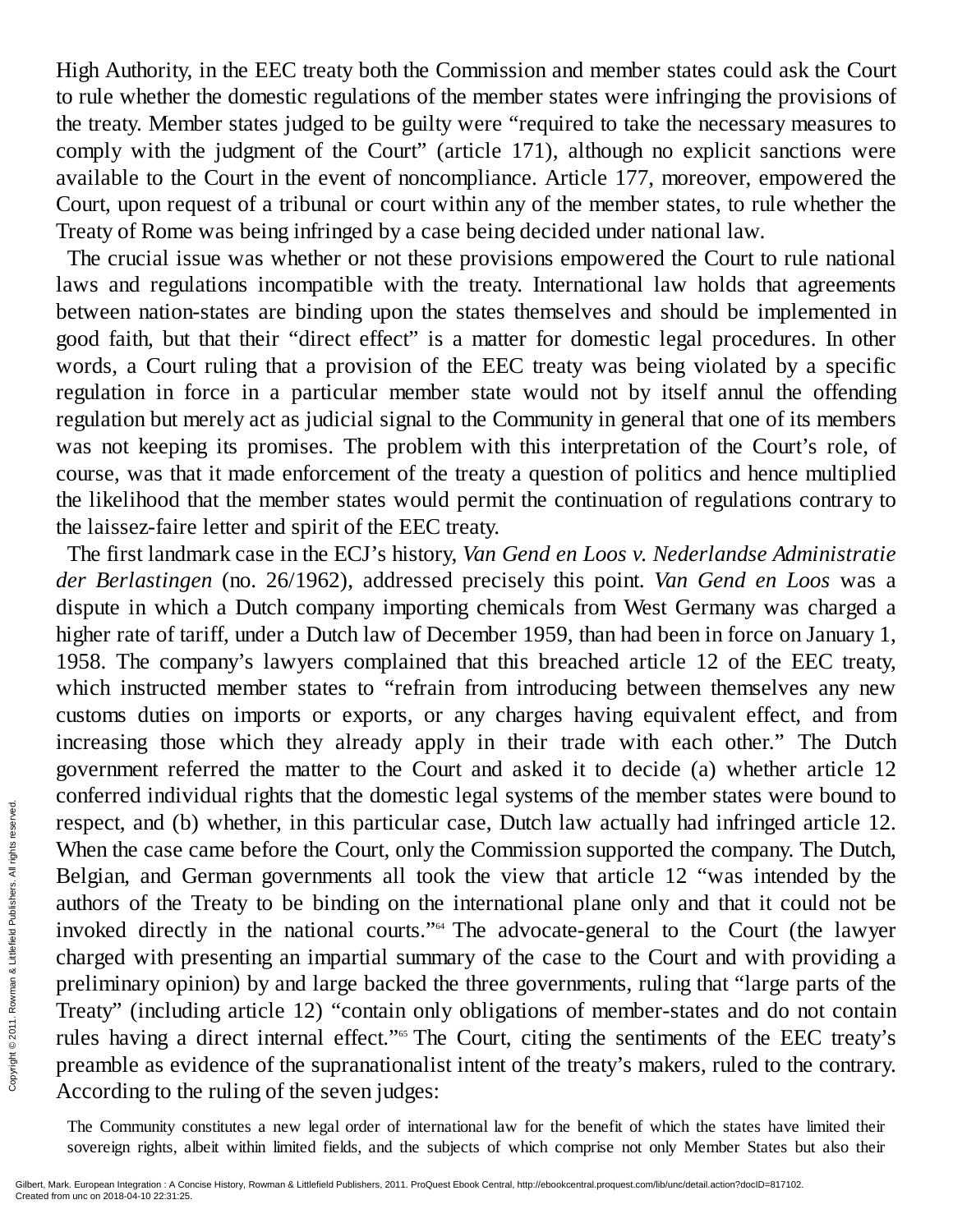nationals. Independently of the legislation of the member states, Community law therefore not only imposes obligations on individuals but is intended to confer upon them rights which become part of their legal heritage. $^{66}$ 

### **WASHINGTON'S BENEVOLENT GAZE**

The historian Alan Milward sustained that the construction of the EEC was "an integral part of the reassertion of the nation-state as an organizational concept."<sup>67</sup> Nation-states throughout Western Europe needed to prove that they could deliver the goods to their citizens—not least because they feared that the lesson of twentieth-century European history was that without high levels of welfare, democracy would not survive.Europeanization, to use an anachronism, was a by-product of the urge to produce welfare. A customs union was agreed, against all odds, because The Six's economic growth was being dragged along by rapid West German economic growth. The other five were anxious both to continue to profit from the German boom and to bind Germany into the Western camp. The EEC treaty was a means of satisfying this dual objective. 68

If, moreover, we read what Milward, tongue firmly in cheek, calls the "lives and teachings of the European saints" (De Gasperi, Adenauer, Schuman, Van Zeeland, and so forth), we apprehend that the central preoccupation of Europe's "founding fathers" was less idealism for the European cause than fear that "democracy and christianity could not be defended" against the forces of darkness unless there was a "joint economic and spiritual renewal of liberal capitalism." 69

Milward's realism is too uncompromising for many: it seems to reduce or even deny the idealism that accompanied the early years of European integration. However, by placing a powerful emphasis on the extent to which the process of European integration required a constant act of will on the part of national leaders, it was a useful corrective to the so-called functionalist interpretation, laid out in the political scientist Ernst Haas's 1958 book, *The Uniting of Europe*, which implied that the creation of the ECSC and the EEC was an almost passive process whereby "political actors in several distinct national settings are persuaded to shift their loyalties, expectations and political activities toward a new center, whose institutions possess or demand jurisdiction over the pre-existing national states."<sup>70</sup>

Haas was confident, moreover, that this process was bound to continue since each new move toward economic integration occasioned policy "spillover" into other areas, with the center accruing to itself more and more competences and hence substituting the national capitals as the principal locus of political activity. By 1958, Haas argued, this process had already led to a new instrument of governance that was neither an outright intergovernmental organization nor a federal state, but a "hybrid in which neither the federal nor the intergovernmental tendency has clearly triumphed."<sup>71</sup> Haas nevertheless left little doubt that he believed that the federating principle would win out in the long run and that Europe would become an organized political community administered by central institutions on the model of the United States. "The spillover may make a political community of Europe before the end of the transitional period."<sup>72</sup> The book's last sentence was, "The vision of Jean Monnet has been clearly justified by events."<sup>73</sup> Example the principal lots are the principal lots of the principal lots are the principal lots are the principal lots are the principle would community admove that  $\frac{1}{2}$  range  $\frac{1}{2}$  community admover may make  $\frac{$